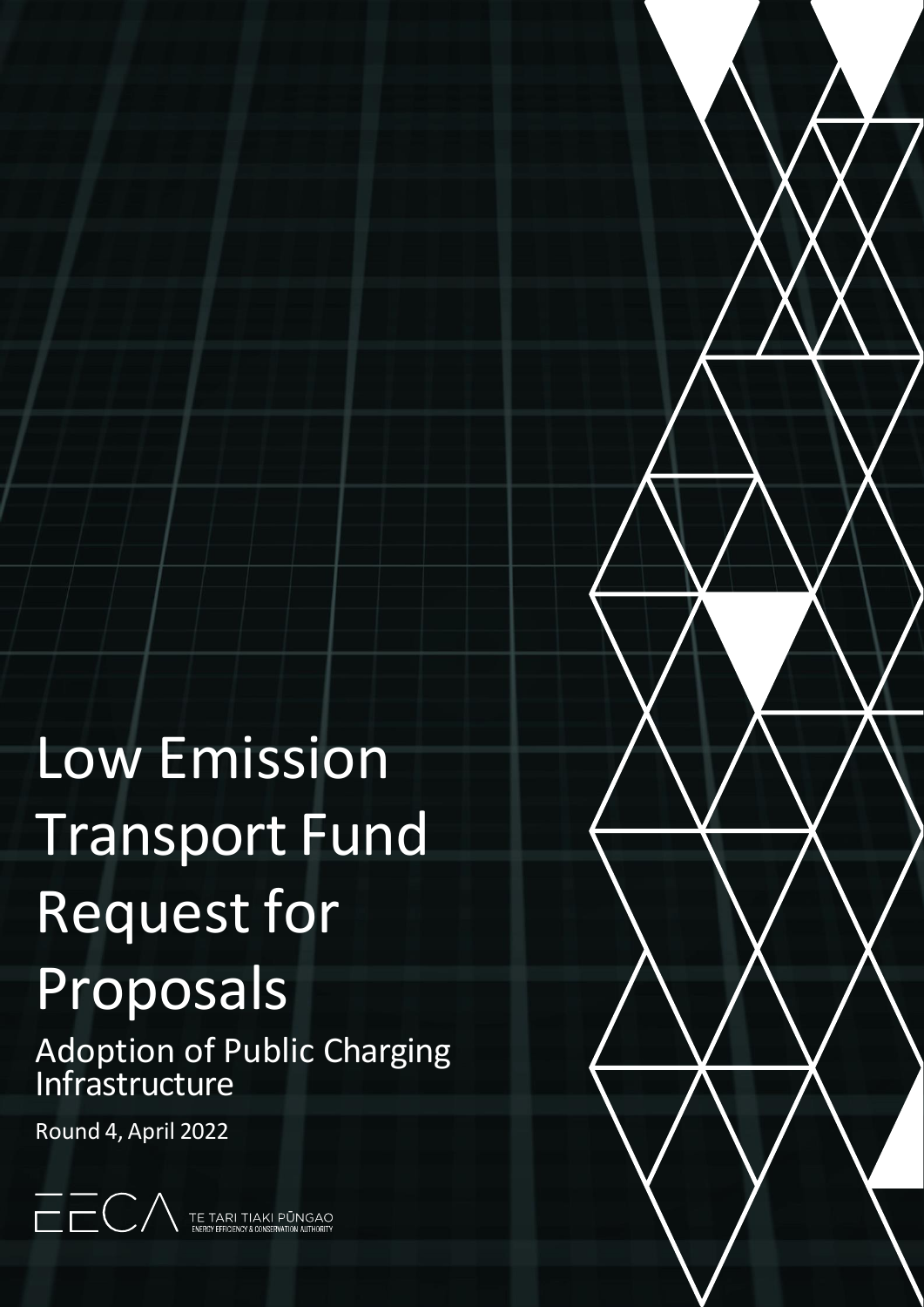# **Contents**

# Key dates

| RFP released:<br>Public information session | 9am, Wednesday 27 April 2022 |
|---------------------------------------------|------------------------------|
| (webinar)                                   | 12pm, Thursday 5 May 2022    |
| Deadline for Questions:                     | 4pm, Wednesday 18 May 2022   |
| Deadline for Proposals:                     | 12pm, Wednesday 25 May 2022  |
| Decision to be announced:                   | From mid-June 2022           |

# Key changes this round

This Request for Proposals (RFP) has available up to \$1 million excl. GST for projects addressing six identified locations for public charging infrastructure. Proposals for other locations will not be considered.

EECA recognises that the six identified locations pose challenges such as grid constraints, so for this round the standard LETF 50% co-funding cap does not automatically apply. Applicants can request a higher proportion of co-funding, with justification, noting that this is a competitive tender.

The criteria for this round have changed to better suit the limited nature and topic of the funding round.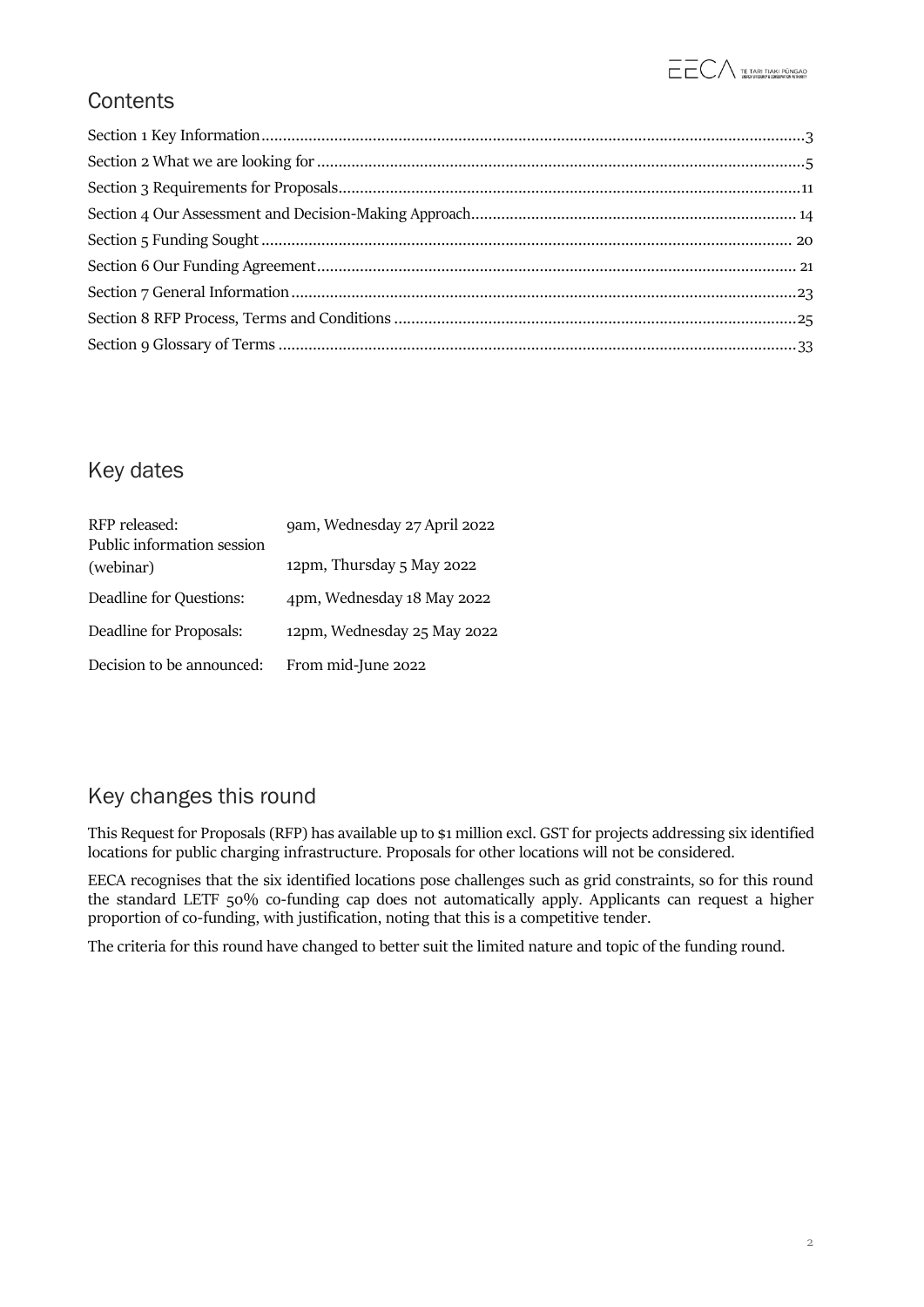# Section 1 Key Information

# <span id="page-2-0"></span>**1.1 Context**

This RFP is an invitation to submit a Proposal for funding from the Low Emission Transport Fund (**LETF**).

Words and phrases that have a special meaning are shown by the use of capitals. A glossary of terms is included in Section 9.

# **1.2 Our timeline**

The table below shows our timeline for this RFP. All dates and times are in New Zealand.

| <b>Steps in the RFP process</b>                      | <b>Date</b>                  |
|------------------------------------------------------|------------------------------|
| <b>RFP</b> opens                                     | 9am, Wednesday 27 April 2022 |
| Applicant briefing session (webinar)                 | 12pm, Thursday 5 May 2022    |
| Deadline for questions from Applicants               | 4pm, Wednesday 18 May 2022   |
| Deadline for EECA to answer Applicants'<br>questions | 5pm, Friday 20 May 2022      |
| <b>Deadline for Proposals</b>                        | 12pm, Wednesday 25 May 2022  |
| Applicants notified of outcome (indicative)          | From mid-June 2022           |

# **1.3 How to contact us**

All enquiries (such as questions on the scope of the Fund or assistance with the completion of the Response Form) must be directed to our Point of Contact by the "deadline for questions" above. We will manage all external communications through the Point of Contact.

Our Point of Contact: **Email address:** [LETFund@eeca.govt.nz](mailto:LEVFund@eeca.govt.nz)

An Applicant briefing session (webinar) will be held on 5 May 2022 via Teams. Details will be available on the EECA website, or to register contact our Point of Contact via email by Wednesday 4 May 2022. A recording of this session will be made available to Applicants who are unable to attend the session.

# **1.4 Developing and submitting your Proposal**

This is an open competitive process. The RFP sets out the step-by-step process and conditions that apply.

Take time to read and understand the RFP. In particular:

- 1. Develop a strong understanding of what we are looking for as detailed in Sections 2 and 3.
- 2. In structuring your Proposal consider how it will be assessed. Section 4 describes our assessment and decision-making approach.

If anything is unclear or you have a question, email or call one of our Points of Contact for an explanation. Please do so before the Deadline for Questions.

In submitting your Proposal you must use the Response Form available on the EECA website for this round.

You must also complete and sign the declaration at the end of the Response Form.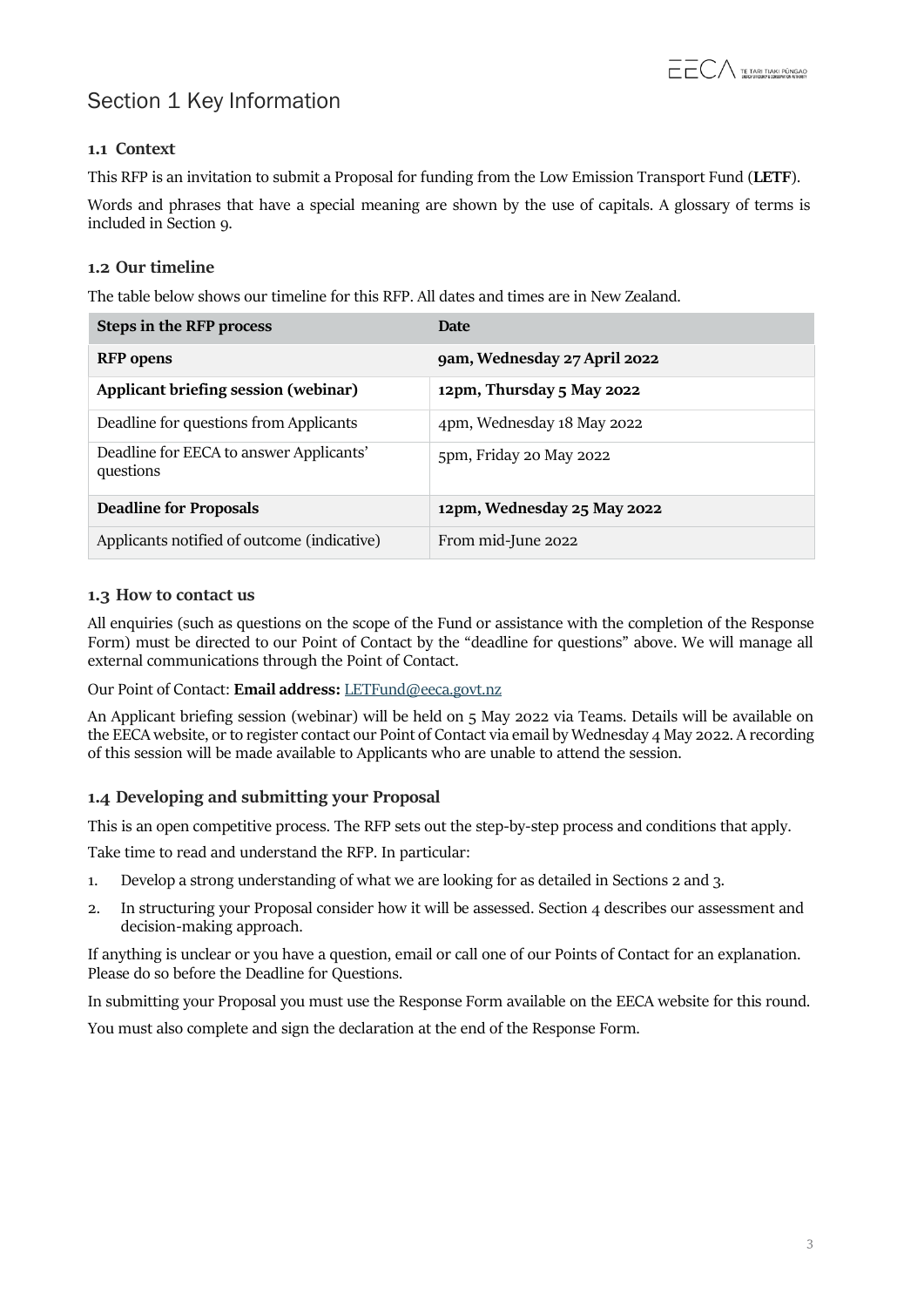# **1.5 Address for submitting your Proposal**

### **Proposals must be submitted by email to EECA** at the following address:

#### [LETFund@eeca.govt.nz.](mailto:LEVFund@eeca.govt.nz)

Proposals sent by post or fax, or hard copy delivered to our office will not be accepted.

# **1.6 Proposal Validity Period**

In submitting a Proposal the Applicant agrees that it be held open by the Applicant for acceptance by EECA for at least six months from the Deadline for Proposals. This is referred to as the Proposal Validity Period.

The RFP is subject to the RFP Process, Terms and Conditions (RFP-Terms) described in Section 8.

### **1.7 Later changes to the RFP or RFP process**

If, after publishing the RFP, we need to change anything about the RFP, or RFP process, or want to provide Applicants with additional information we will let all Applicants know by placing a notice on the Low Emission Transport Fund Section of the EECA website (where you got this RFP documentation from, [www.eeca.govt.nz/LETF\)](http://www.eeca.govt.nz/LETF).

It is your responsibility to check for any updates prior to submitting your Proposal.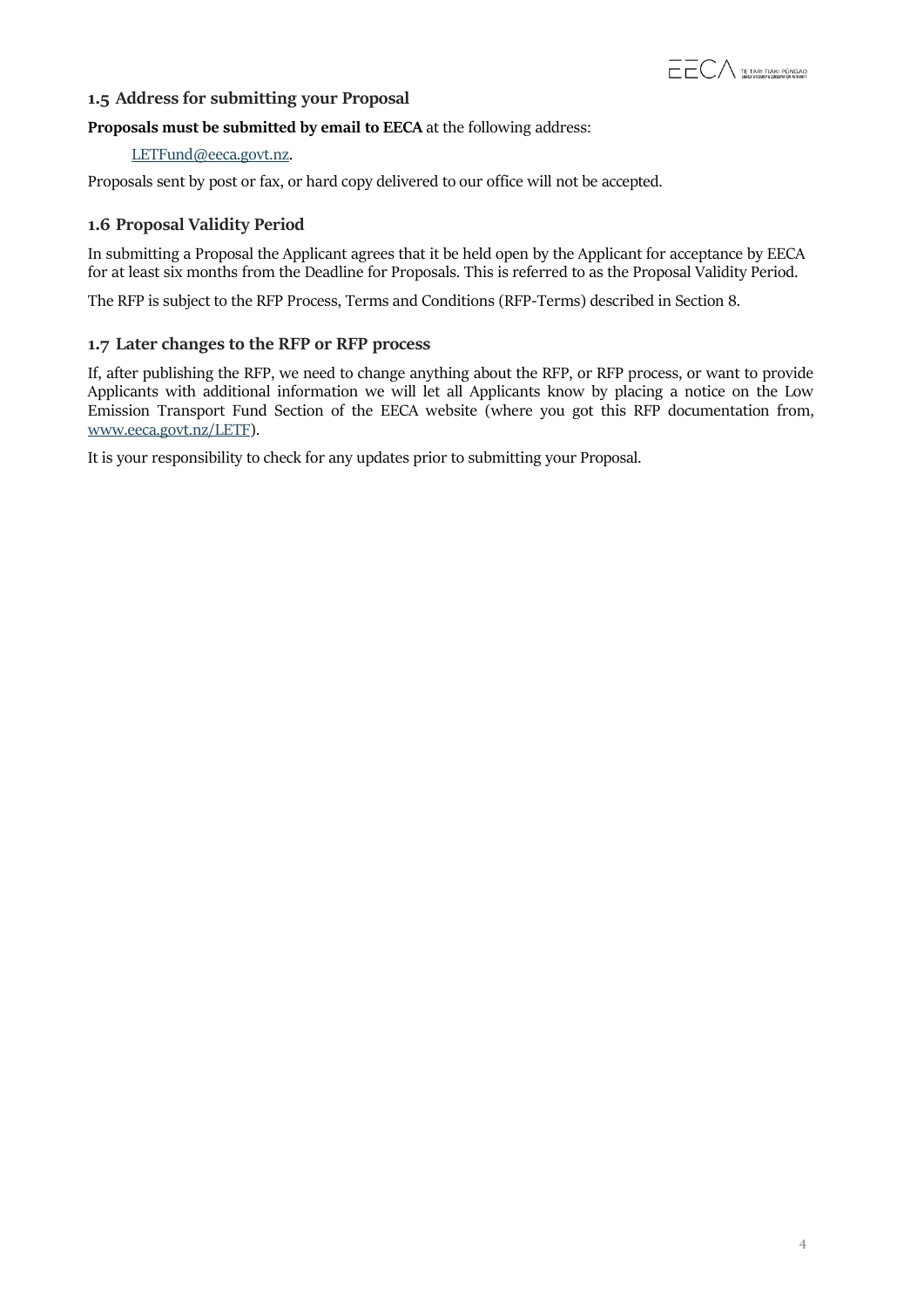

# <span id="page-4-0"></span>Section 2 What we are looking for

#### **2.1 About the Fund**

EECA's Low Emission Transport Fund ("LETF", or "the Fund") is available to support the demonstration and adoption of low emission transport technology, innovation and infrastructure to accelerate the decarbonisation of the New Zealand transport sector.

The LETF will support the installation of charging infrastructure to aid overcoming barriers to uptake, demonstration of high potential and replicable solutions, and adoption of low emission transport technology, innovation and infrastructure to help accelerate the decarbonisation of the New Zealand transport sector. The Fund will stimulate the uptake of low emission solutions, while providing additional knowledge and learnings for further replication to reduce greenhouse gas emissions from transport. Early action can start to accelerate wider deployment for demonstrated and critical low emission pathway solutions at a supported commercial scale.

The Fund will focus on transport sector projects that move people and/or goods on roads, off-road, and in the marine and aviation sectors to:

- Demonstrate innovative solutions that will enable future adoption and deployment;
- Reduce energy related emissions in the transport sector;
- Address market and organisational barriers through co-investment and diffusion of new knowledge and learnings; and
- Share learnings and knowledge to stimulate wider replication of successful projects and solutions in the transport sector.

To best deliver the outcomes of the LETF, the Fund is divided into a portfolio of Investment Activities which will be released to the market as individual funding rounds. This Funding Round forms part of the focus on increasing the availability of public charging infrastructure.

#### **This Funding Round seeks project applications for Adoption of Public Charging Infrastructure.**

#### **2.2 What we are looking for in this round**

#### **Public electric vehicle charging roadmap for New Zealand**

EECA has developed a roadmap for the development of New Zealand's public charging infrastructure, to identify and meet the needs of the growing electric fleet. EECA undertook research into EV driver habits and needs and held an industry consultation which sought submissions on proposed approaches for identifying locations for public fast EV charging infrastructure and how to prioritise those locations. Results of these studies were fed into the development of a roadmap, which illustrates the approach the Government intends to take in investing in public EV charging infrastructure in the short term. Sharing this with the market will help bring certainty to market players and encourage investment.

**Phase One** of the roadmap has identified priority charger locations for the next 12-24 months, which will aim to fill current gaps in the network. **Phase Two's** approach (currently in development) is to develop a more comprehensive roadmap that pulls together key datasets to model estimated EV charging demand by location or travel route. This iteration of the roadmap would be maintained as a living tool so that the guidance for future investment decisions will stay up to date with the current state of the charging network and evolving demand on the network.

This Request for Proposal seeks proposals to install charging infrastructure for an identified set of **Phase One** locations. These locations are detailed in Section 3.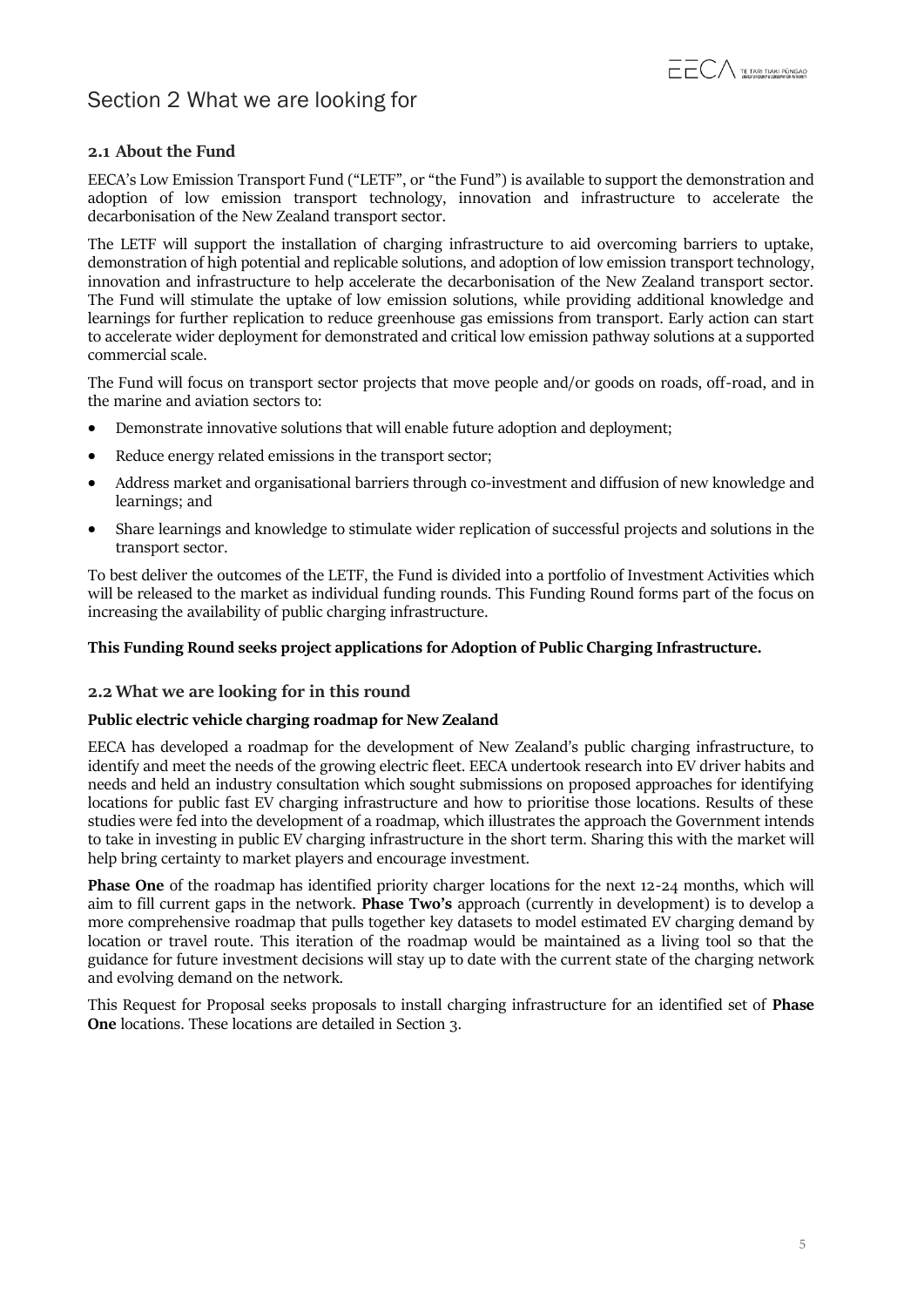#### **2.2.1 What can be funded?**

This Investment Activity is to seek proposals for co-funding from parties to install chargers in the identified locations in Section 3 and meeting the requirements detailed in Appendix One of this document. Parties may be individual organisations or groups of organisations, but there must be a lead applicant, with which EECA will contract if successful. Deliverables will include a charger and supporting infrastructure to meet the identified charging need at each site, and proposals will also be scored on other factors such as accessibility, utility and user experience (for example services available onsite), focus on future demand and needs, ability to deliver and value for money.

For sites where grid constraints exist, EECA is interested in technology innovations to overcome limitations.

#### **Key outcomes**

This RFP relates to the co-funding of public charging infrastructure. The outcomes we want to achieve are:

- Responses specific to the identified locations, meeting the specifications provided by EECA. Applicants may propose alternate locations within a limited range of EECA's specified location, where justifiable.
- Support EV uptake and provide consumers with confidence in the availability of public electric vehicle charging infrastructure.
- Ensure charging infrastructure standards such as interoperability, connectivity and energy efficiency are adequately met.
- Provide the Government and industry with information and guidance to better inform planning and optimal investment.
- Encourage new entrants and competition for provision of charging infrastructure and service providers.
- Enable innovation in new technology and business models.
- Support the transition to a net zero emissions economy.

#### **2.2.2 What we don't want**

For clarity, Proposals that do not meet these specifications will not be eligible. This investment Activity has a very limited scope, and EECA will not accept Proposals for any other type of project or for locations that do not meet the specification provided.

#### EECA does not want

- Proposals for locations other than those listed in this RFP.
- Proposals for services or equipment not directly related to the purchase, installation and connection of the charging infrastructure. EECA will not co-fund ancillary services or construction such as public toilets, service stations, cafes, shops, canopies, security systems, lighting, communications, or additional vehicle access civil works and so on, although the intention to provide these (either to construct or already on a proposed site) will contribute to the score a Project may achieve.
- Proposals from non-lead Applicants who cannot contract on behalf of others.
- Proposals from Applicants with no legal entity in New Zealand.

#### **2.2.3 What is important to us?**

EECA is looking for providers who have the capability, experience and infrastructure to deliver and maintain public charging infrastructure projects asspecified in this RFP. They need to demonstrate a good track record in the management and implementation of charging infrastructure projects.

#### **Broader outcomes**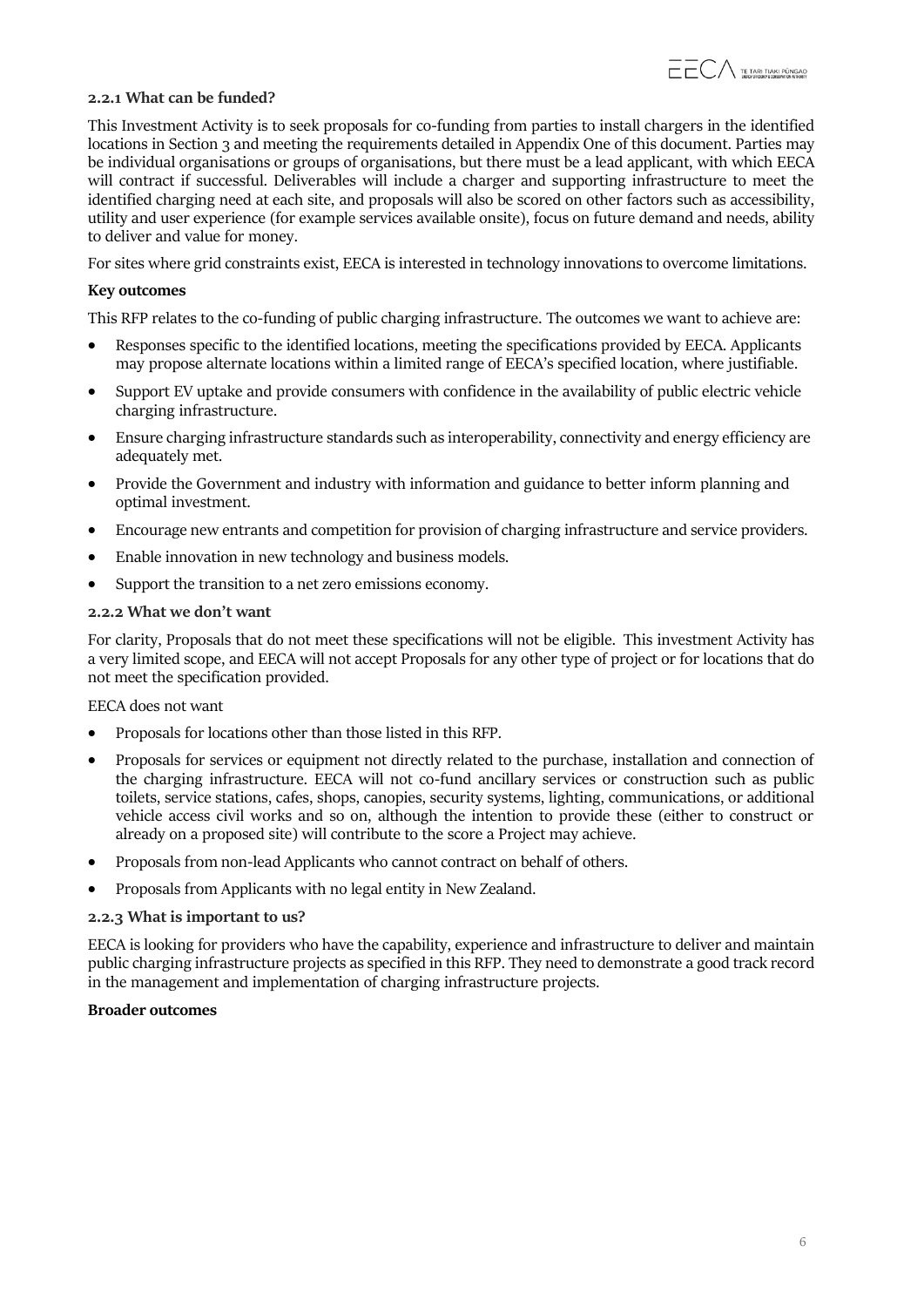It is expected that Applicant will help meet the Government's Broader Outcomes through supporting the transition to a net zero economy, have effective networks and strong relationships with suppliers and with the community they operate in.

#### **Proposal requirements**

- Proposals must meet the requirements and specifications provided in Sections 3 and 4 and Appendix One of this document, and applicants must meet the eligibility conditions in Section 4.
- Support EV uptake and provide consumers with confidence in the availability of public electric vehicle charging infrastructure.
- Ensure charging infrastructure standards such as interoperability, connectivity and energy efficiency are adequately met.
- Provide the Government and industry with information and guidance to better inform planning and optimal investment.
- Encourage new entrants and competition for provision of charging infrastructure and service providers.
- Enable innovation in new technology and business models.

### **Track record and capability**

Applicants must outline their track record on comparable projects, and demonstrate the extent to which they have the expertise, resources, relationships and commitment necessary to deliver the initiative.

#### **Capacity**

We are seeking Applicants that can demonstrate:

- The ability to deliver to the specifications detailed in Appendix One.
- The Applicant's share of funding is committed to the Project and any outstanding approvals will be attained within 30 days of being notified of Government funding approval;
- Any regulatory approvals required have been identified and can be achieved;
- Clarity about ownership of any assets purchased through the Fund;
- Clear deliverables and timelines; and
- Projects will be delivered in a timely manner to meet the Fund's objectives.

#### **Solution**

At a minimum the applicant's response must provide that the Project:

- is to be implemented in New Zealand (Projects can include the involvement of suppliers based overseas);
- develops or utilises commercially available technology or infrastructure, where any technology proposed must be able to legally operate in New Zealand for the purpose intended by the application, and chargers are capable of interconnectivity;
- is supported by a suitable feasibility study or business case outlining why the Project proposed is the best approach;
- delivery is supported by a comprehensive Project plan with acceptable milestones and achievable timelines;
- has the necessary regulatory approvals, site agreements, funding approvals and ownership of the assets purchased through the Fund; and
- has suitably assessed Project costs including supplier estimates for primary components of the Project.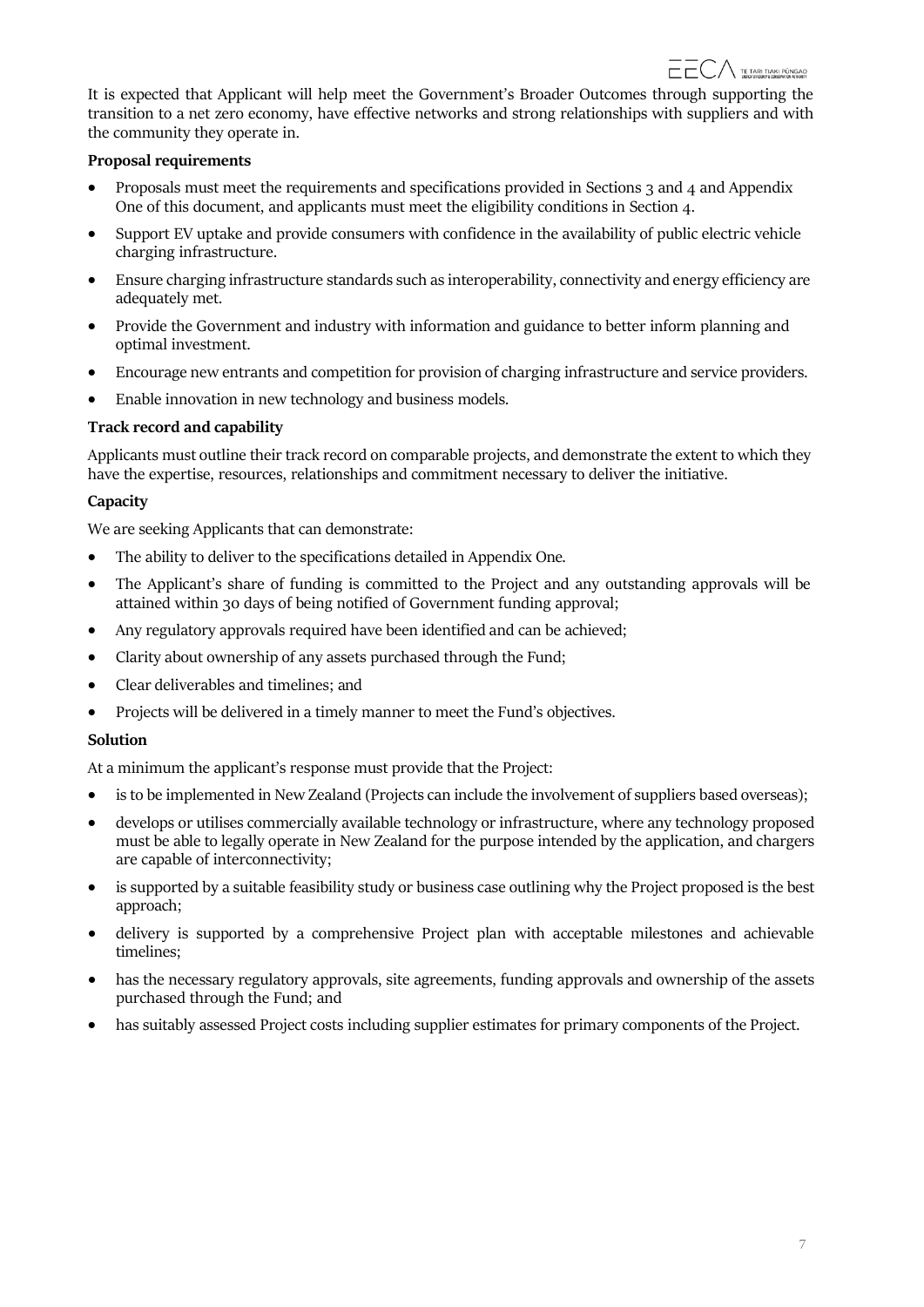#### **2.2.4 Investment Principles**

Projects will need to fit with the Investment Activity described above, be delivered to expectations and represent strong value for money for Government investment. Projects will be considered in line with criteria that has been guided by the following **Investment Principles** and accompanying questions forconsideration when putting together a Proposal:

- 1. **Enable future emission reductions:** Projects should demonstrate an indirect or direct contribution to the objective of transport sector decarbonisation;
	- Provide the estimated total indirect project emissions reduction from project (e.g how many expected kwh sold or electrified kilometres over the lifetime of the charger).
	- Demonstrate an understanding of the choice of location by EECA and show how this location will maximise meeting EV charging requirements.
	- Specific site selection methodology for selecting stations that are easily identified by drivers, safe and convenient to access.
	- Demonstrate an understanding of likely current/near future unserved demand.
- 2. **Demonstration of innovative and replicable low emission Projects:** Projects should focus on decarbonising high impact areas through supporting early adopters that demonstrate replication potential and de-risk new emerging innovations;
	- Provide information on replicability of the project and its potential for broader application and diffusion, and how this Project would contribute to EECA's desire for an interoperable network of high quality chargers meeting the requirements of the public charging infrastructure roadmap development and vision.
	- Does the project offer additional innovations or options for end-users?
	- What is the applicant's go-to-market plan following the project? How will you develop the solution further with customers or as a commercial opportunity with customers and the market?
- 3. **Diffusion of knowledge and learnings:** Project data will create knowledge and learnings for Government and industry decision-makers, with the knowledge adopted by businesses and individuals to attract private investment and shift consumer behaviour;
	- What knowledge and learnings are expected to be gained?
	- How does the applicant plan to share knowledge (e.g. marketing, conference papers?)
	- How do you intend to collect the data and what help might you need to meet knowledge and data reporting requirements?
- 4. **Encouragement of sector transformation:** improvement of business, community and/or Government capability to develop commercially competitive and innovative responses to barriers and opportunities leading to broader market development;
	- How does the project help to transform the sector to low emissions (e.g increase competition, improve the level of expertise, knowledge, capability, capacity of provision of EV charging infrastructure in NZ, removing regulatory barriers etc).
	- What benefits to local community, businesses will occur?
	- What growth in public uptake is expected?
	- How will the applicant promote the project to targeted users?
	- What is the level of public servicing in the proposed locations eg restaurant, shopping, entertainment facilities?
	- What is the ability for the selected billing platform to integrate with existing platforms to minimise creation of additional inconvenience for the customer?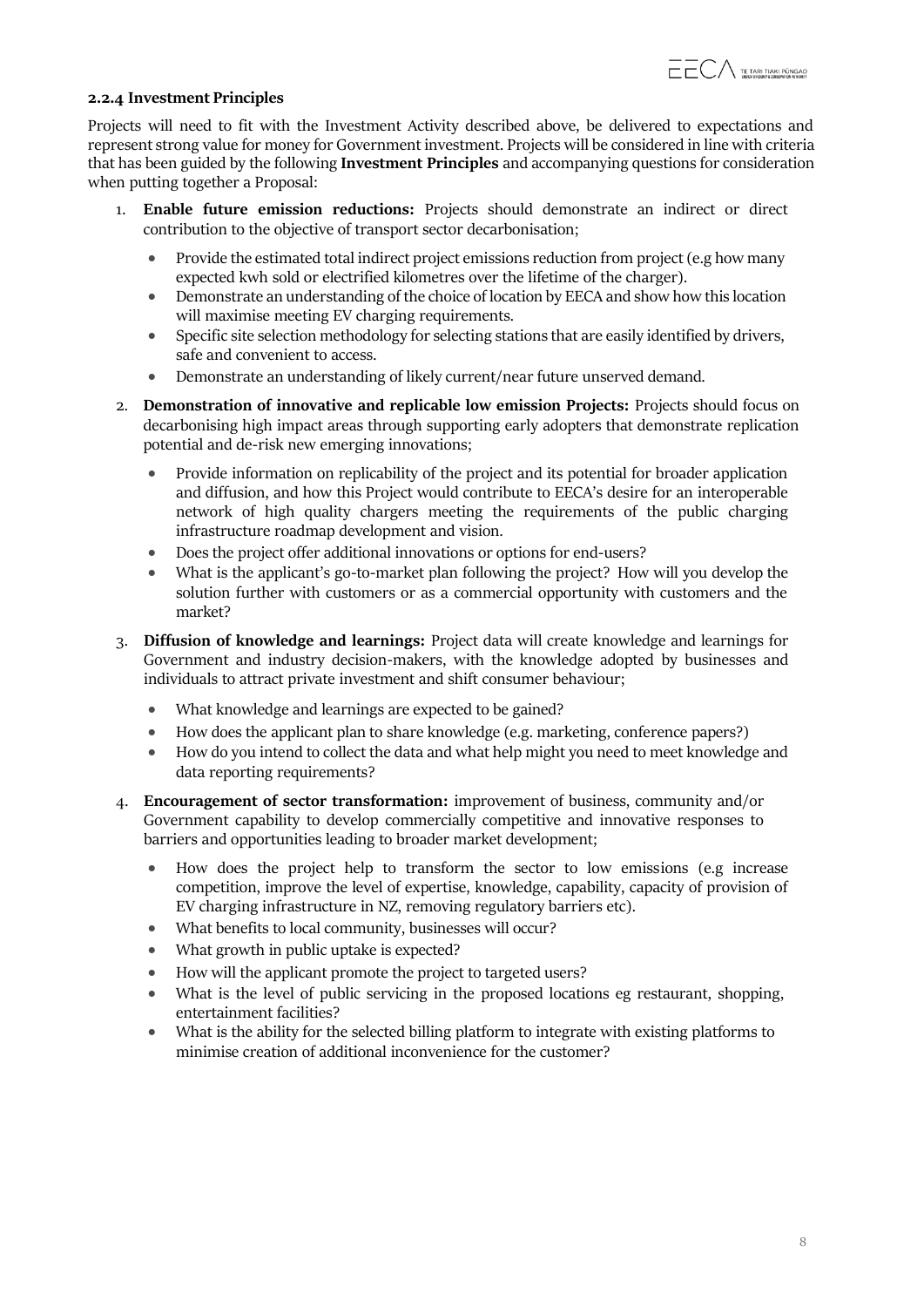- 5. **Leverage of investment:** maximising leverage of co-funding opportunities, and provide a link with other Government funds;
	- What is the cost per KW installed?
	- What level of co-funding /proportion of total costs is requested?
	- Is the application by one entity or a partnership or consortium? (do they share costs, risks, promotion?).
- 6. **Value for money:** Projects will demonstrate value for money by seeking the best possible public benefits, co-benefits and outcomes with overall benefits exceeding the overall costs.
	- Contribution to increasing availability or filling identified gaps in the charging network. As prescribed in the charging vision roadmap.
	- Public benefits of location, eg enables a new /underserved travel route like Lewis Pass which would never offer ROI.
	- Proposed location offers cost effective connection access and costs vis-a-vis power supply available.
	- Charging infrastructure specification and related power requirements are best fit for the expected demand at the site.
	- Proposed location and specification are justified on the basis of charging availability and accessibility in the vicinity.
	- Readiness to deliver:
		- Site has been scoped for approvals, eg electricity requirement matched with supply, costs estimated/quotes provided.
		- Approvals are provided or can be shown to be in progress and likely to be granted eg approval provided by site owner.
		- Suppliers have confirmed costs and timelines for delivery.
		- Projects will be delivered in a timely manner to meet the Fund's demonstration objectives.
		- Co-funding (if applicable) is approved and committed to the Project at the appropriate level of financial authority.
		- Any regulatory approvals required have been identified and allowed for.
		- Clarity about ownership of any assets purchased through the Fund.

# **2.3 Who can apply?**

This funding round is open to all New Zealand-based and New Zealand-registered legal entities except Public Service Departments, Non-Public Service Departments (such as the New Zealand Defence Force), and Statutory Crown Entities such as District Health Board[s.](#page-8-0)<sup>1</sup>

For clarity, the following types of organisations are eligible to submit Proposals:

- State-owned Enterprises.
- Local Councils.
- Regional Councils.

Proposals must be for Projects delivered in New Zealand, however Proposals can include the involvement of Project partners based overseas.

<span id="page-8-0"></span><sup>1</sup> <https://ssc.govt.nz/assets/A-Guide-to-New-Zealands-State-Sector-Agencies.pdf>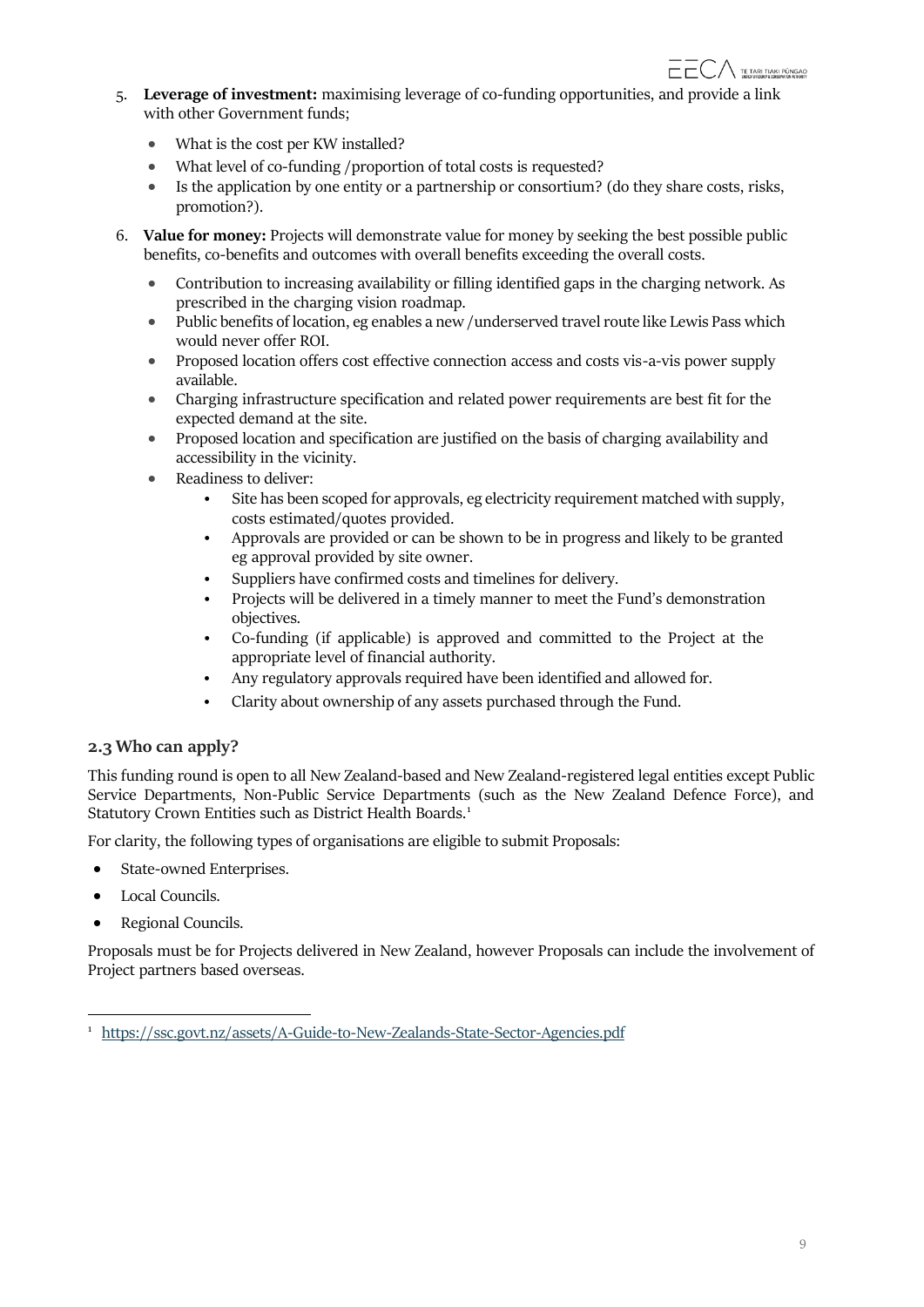# **2.4 Advice for potential Applicants**

Proposals must be justifiable, quantified and supported by a business case. Projects that are ready-to-go and well costed will be viewed more favourably than those which include contingency costs and other estimates.

Where Applicants are looking for feedback as to whether their Project idea would potentially fit with the Fund's scope, please email the EECA Point of Contact.

The expectation is that co-funding Recipients will work with EECA to share their story and results across a variety of media as agreed.

Potential applicants are strongly encouraged to talk to EECA if you have questions or ideas to discuss.

#### **2.5 Reporting and knowledge sharing requirements**

As a condition of co-funding, EECA will be seeking data, information and lessons learned during the Project.

Recipients will be required to agree to knowledge, reporting and data deliverables in Schedules 1 and 3 of the Funding Agreement, which will set out what information and knowledge generated during the Project will be provided, and how, when and with whom it will be shared.

These deliverables will include:

- Project progress reporting to monitor progress and support fund risk management.
- Project specific lessons and outcomes learnt over the duration of the Project period.
- Project data and knowledge sharing: to provide information, data, analysis and performance reporting to assess the overall effectiveness and performance of the Project outcomes. Data will be collected by EECA and can be used to support diffusion of knowledge and learnings to the market (such as publicly available case studies for replicable projects).

Applicants should refer to Schedules 1 and 3 of the Proposed Funding Agreement for examples.

Recipients will work with EECA to share their story and results across a variety of media. Case studies of the Projects may also be published on the EECA website.

From time to time as required EECA may specify additional reporting requirements to support analysis of the performance of an individual Project, or to aid overall assessment of Fund performance.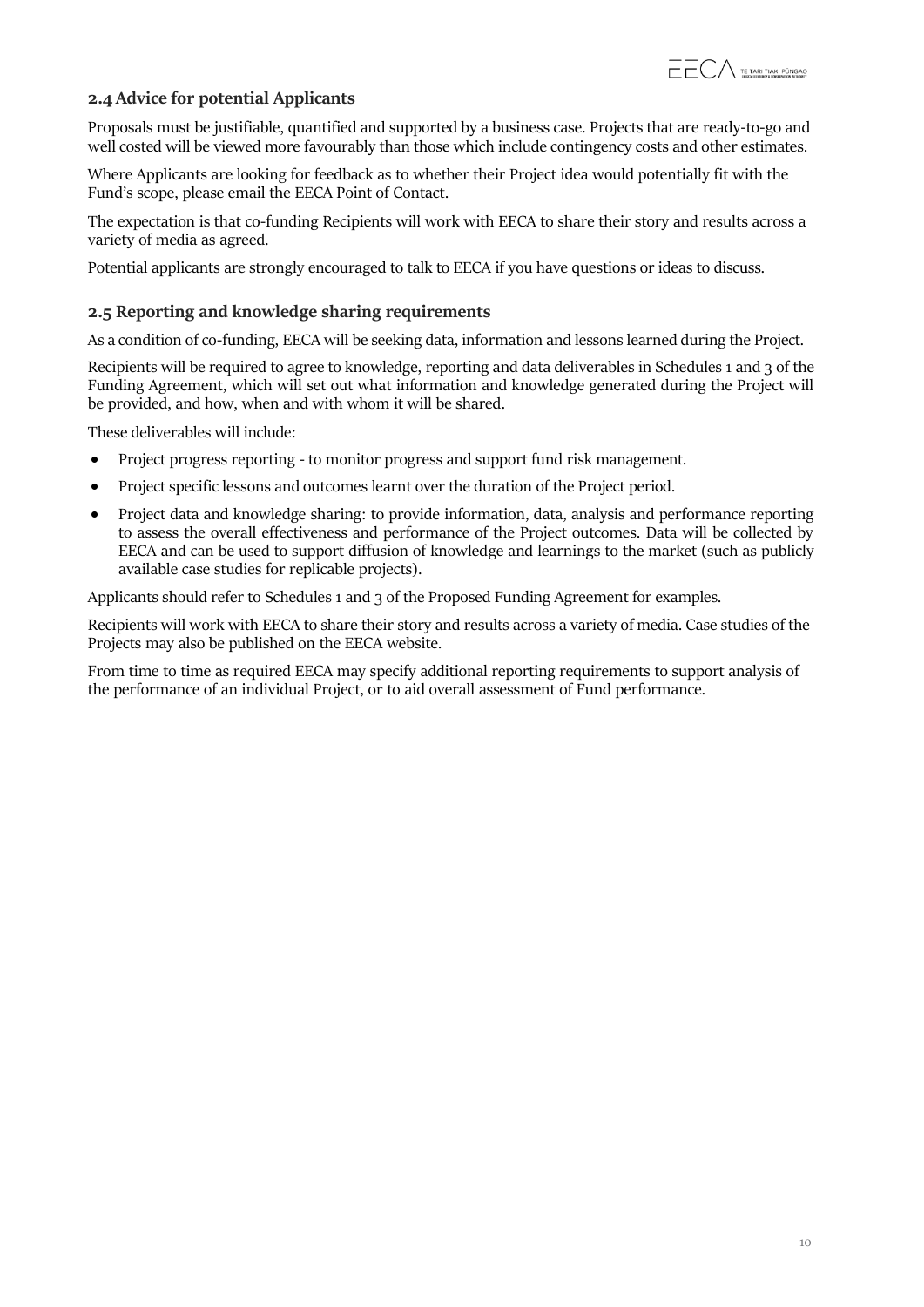# <span id="page-10-0"></span>Section 3 Requirements for Proposals

# **3.1 Locations for proposals**

EECA has identified six charging infrastructure network gaps which are the subject of this RFP. These gaps were identified as part of the basic spatial approach the followed the original Waka Kotahi vision of a fast charger every 75km across the national roading network.

Several challenges have prevented the nine identified gaps being filled until now:

- Proximity to electricity networks;
- Lack of available network capacity;
- Prohibitive cost of connection for fast chargers;
- Difficulty in accessing remote sites for repairs and maintenance;
- Low light vehicle traffic along the route or variable seasonal traffic; and
- Cases where land access or ownership is subject to special approvals by multiple stakeholders.

EECA's new strategy anticipates future investment in co-funding journey chargers being focused on clusters for every 150-200kms along the network. While this is in development, EECA seeks through this closed tender to fill the six identified gaps.

The following map identifies the size and location of each gap along the network (adapted from EECA's charging infrastructure roadma[p](#page-10-1) interactive spatial map<sup>2</sup>, as of February 2022).



<span id="page-10-1"></span><sup>2</sup> <https://www.eeca.govt.nz/insights/data-tools/new-zealand-public-ev-charger-map/>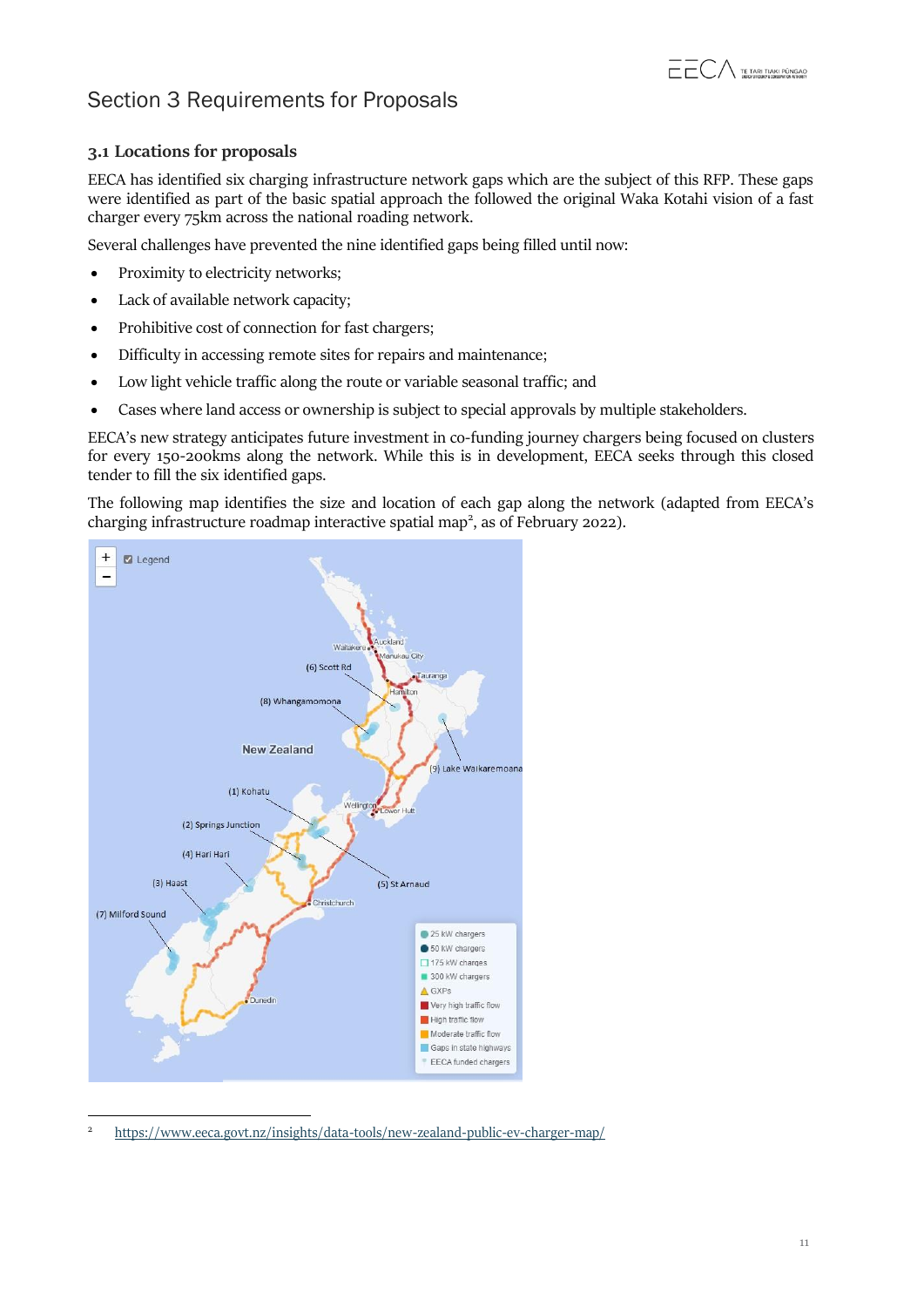The six locations are listed below, with details in **Appendix One**. Applicants must specify which location name and number they are applying for. Applicants may propose alternate locations within a limited range of EECA's specified location, where justifiable.

| Priority One | 1. Kohatu                          |
|--------------|------------------------------------|
|              | 2. Springs Junction                |
|              | 3. Haast                           |
|              |                                    |
| Priority Two | 4. Hari Hari                       |
|              | 5. St Arnaud                       |
|              | 6. Maniaiti/ Benneydale (Scott Rd) |
|              |                                    |

# **3.2 Co-funding available**

Up to \$1 million is available in this investment activity for approved Projects, to be committed by 30 June 2022.

*Locations are grouped into Priorities. EECA will seek to fulfil Priority One locations before approving applications for Priority Two locations. Locations within each Priority group are in no particular order.*

EECA will seek to optimise the level of Government co-funding to ensure impact of the LETF Fund is maximised across the set of locations for the best value for Government funding. EECA expects to run further public charging infrastructure rounds in future. The Investment Activity for future rounds may differ from this round.

Applicants are required to outline a level of co-funding requested in each Proposal. Applicants should only request co-funding of an amount that enables the Project to be implemented or brought forward.

Co-funding will not be available for services or equipment not directly related to the purchase, installation and connection of the charging infrastructure. EECA will not co-fund ancillary services or construction such as public toilets, service stations, cafes, shops, canopies, security systems, lighting, communications, or additional vehicle access civil works and so on, although the intention to provide these (either to construct or already on a proposed site) will contribute to the score a Project may achieve.

Stand-alone AC charging solutions will not be considered as meeting the requirement for each identified location. AC may provide a complementary add-on to support overflow from a DC solution.

# **3.3 Funding Principles**

- Projects must be at least \$50,000 to be eligible (total core Project costs) as this is at a level to enable a meaningful contribution to Fund objectives;
- EECA recognises that the six identified locations pose challenges such as grid constraints, so for this round the standard LETF 50% co-funding cap does not automatically apply. Applicants can request a higher proportion of co-funding, with justification, noting that this is a competitive tender. There is no \$500,00 co-funding cap, but EECA does not expect Projects to require in excess of \$500,000 total project costs.
- Cumulative Group Projects approved (including the applicant's Group of Companies) must not exceed 20% of the total amount of LETF funding available in a given financial year), unless agreed by the EECA Board. Note: For the purposes of the Fund, a Group is defined as individual entities consolidated at the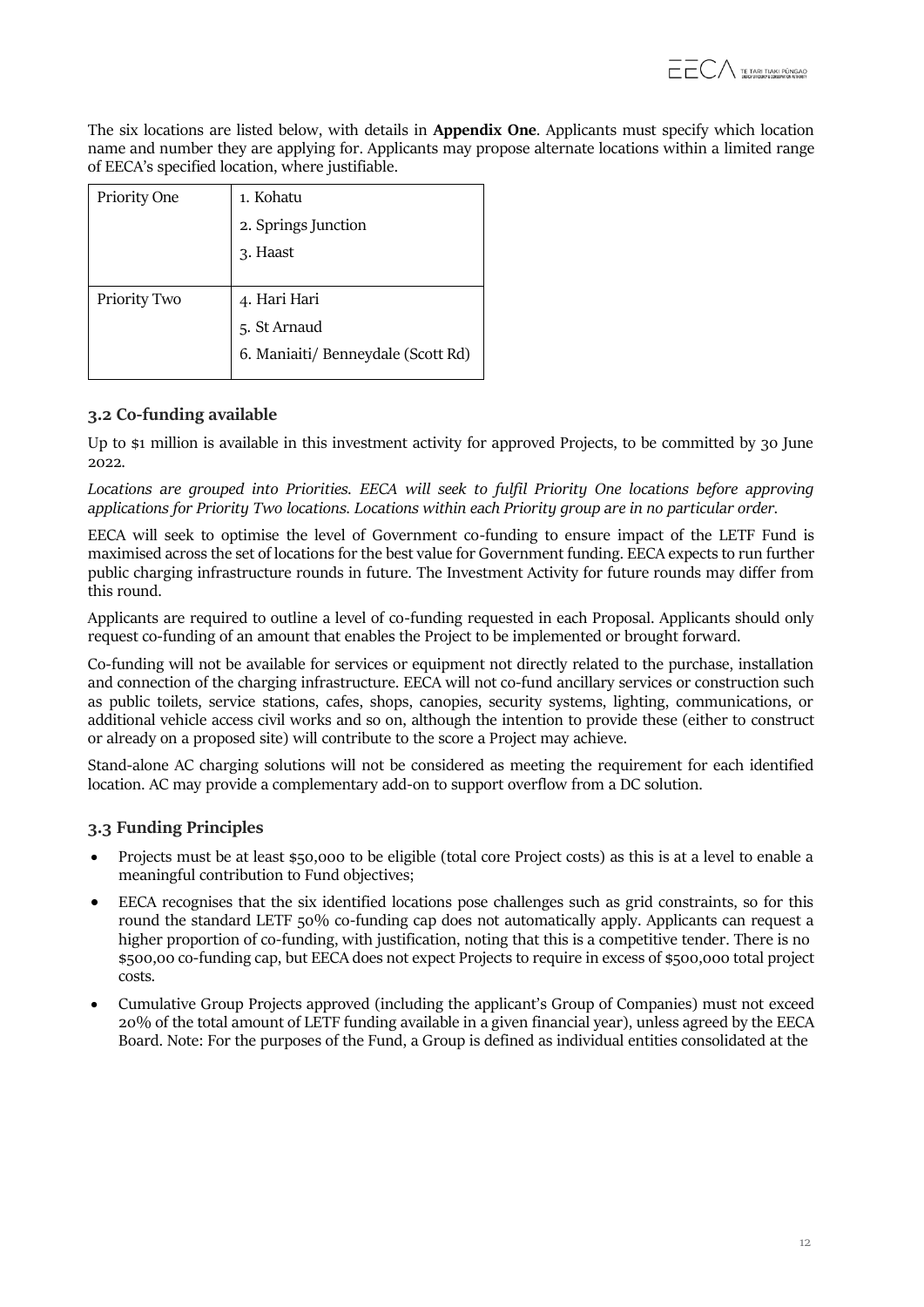controlling shareholder level, including foreign ownership. EECA will maintain a running total of approved applications for Group entities;

- Total Central Government funding, including LETF funding, cannot exceed 50 per cent of the estimated total cost of the project;
- Applicant co-funding must be cash and not in-kind (such as existing assets or the provision of alreadypurchased goods and services);
- Applications for funding must meet the eligibility conditions outlined in Section 4; and
- All eligible and complete Proposals, regardless of the amount of funding requested, will go through the same assessment process, and if successful, may be offered funding.

# **3.4 Contract term**

We expect that the Funding Agreements will commence in July 2022. The anticipated Funding Agreement term and options to extend are:

Initial term of the Contract - Up to two years; contract implementation plus 12 months' reporting

Options for us to extend the Contract - Only by individual Project negotiation.

Maximum term of the Contract - Up to two years.

#### **Other tender documents**

Along with this RFP document, the Response Form has been uploaded to the EECA website and both are available to Applicants.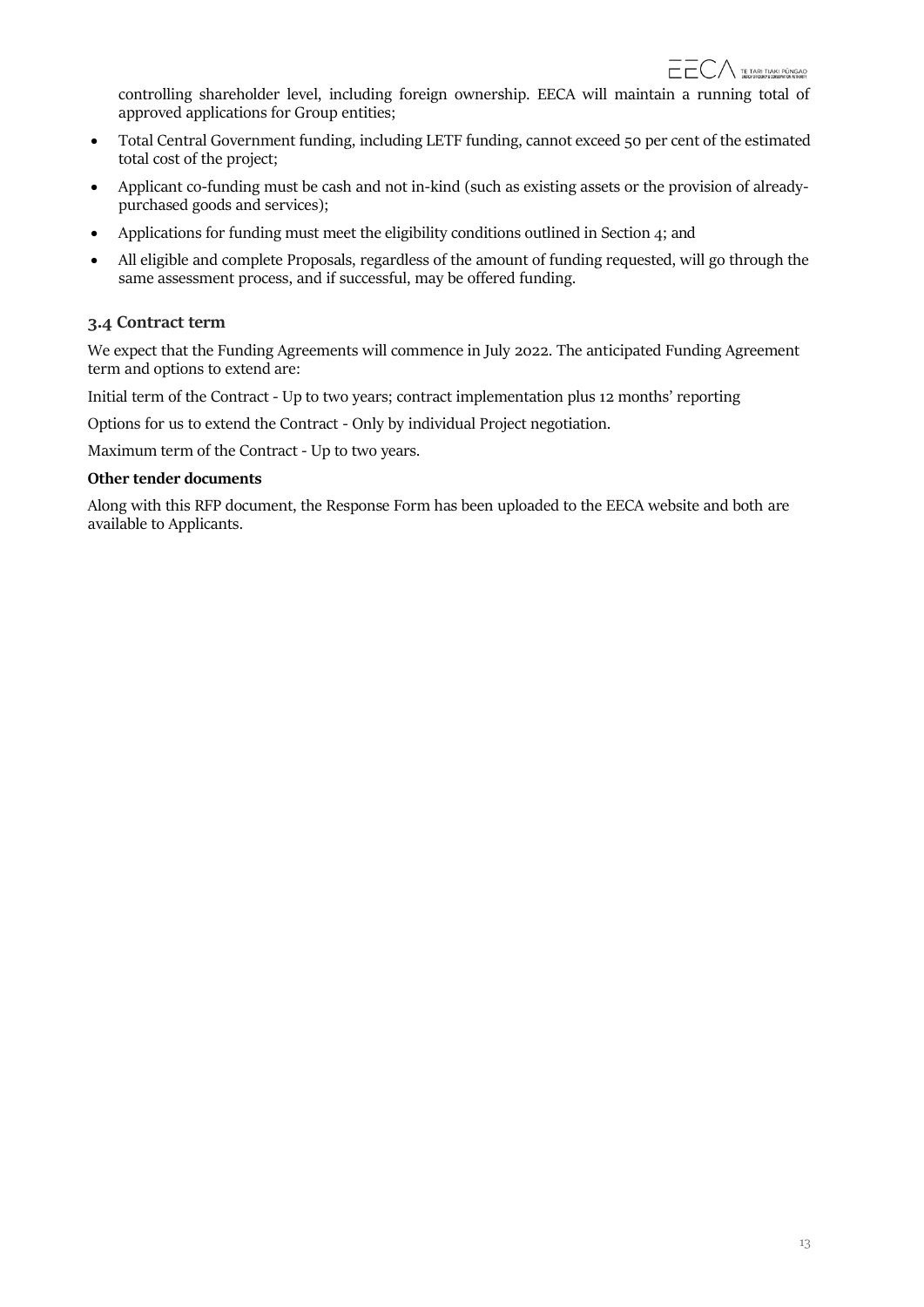# <span id="page-13-0"></span>Section 4 Our Assessment and Decision-Making Approach

# **4.1 Assessment process**

The approach for allocating funding is a one-stage contestable process. All eligible and complete Proposals, regardless of dollar value sought, will go through the same assessment process and will be assessed by an Assessment Panel. The indicative assessment process and timing is shown below:

| Date                                   | <b>Action</b>                                                                                          |
|----------------------------------------|--------------------------------------------------------------------------------------------------------|
| by 12pm, Wednesday 27 April 2022       | Applicants submit Proposals in response to this RFP                                                    |
| Within 2 working days of receipt       | EECA email confirmation of receipt of your application                                                 |
| by Wednesday 15 June 2022 (indicative) | Panel makes recommendations to the EECA Delegated<br>Authority, who makes funding decisions            |
| From mid-June 2022 (indicative)        | Applicants notified of decisions. Results are embargoed until<br>the official Government announcement. |

#### **4.2 Assessment Panel members**

The Assessment Panel comprises the chair and up to three additional staff members of EECA, and at EECA's discretion may include external members as required. A quorum of **at least 3 voting members** will be required.

Panellists will sign a conflict of interest declaration upon appointment and will thereafter confirm that declaration and their agreement to the process for managing 'commercial in confidence' information, immediately before receiving the eligible applications in each round.

The proposed makeup of the Panel is as follows:

| Role                      | <b>Voting</b>       | <b>Member</b>                                          |
|---------------------------|---------------------|--------------------------------------------------------|
| Chair of evaluation panel |                     | 1 EECA internal appointment                            |
| Business group            | $\checkmark$        | 1 EECA business subject matter expert                  |
| Technical experts         |                     | 2 EECA or external technical subject matter<br>experts |
| Panel Administration      | $\boldsymbol{\chi}$ | 1 EECA internal appointment                            |

# **4.3 Minimum eligibility conditions**

Before a Proposal can be assessed by our Assessment Panel, the Applicant and the Project must meet all of the following eligibility conditions or it will be eliminated from further consideration.

| # | Minimum eligibility conditions                                                                                                                                                                                                                                           | <b>Meets</b><br>condition |
|---|--------------------------------------------------------------------------------------------------------------------------------------------------------------------------------------------------------------------------------------------------------------------------|---------------------------|
| A | Be an eligible entity, i.e. New Zealand-based and New Zealand-registered legal<br>entities except Public Service Departments, Non-Public Service Departments (such<br>as the New Zealand Defence Force), and Statutory Crown Entities such as District<br>Health Boards. | Yes/No                    |
| B | The Project will be delivered in New Zealand (note the Project may utilise overseas<br>suppliers but the resulting Project delivery and outcomes must be New Zealand<br>based).                                                                                          | Yes/No                    |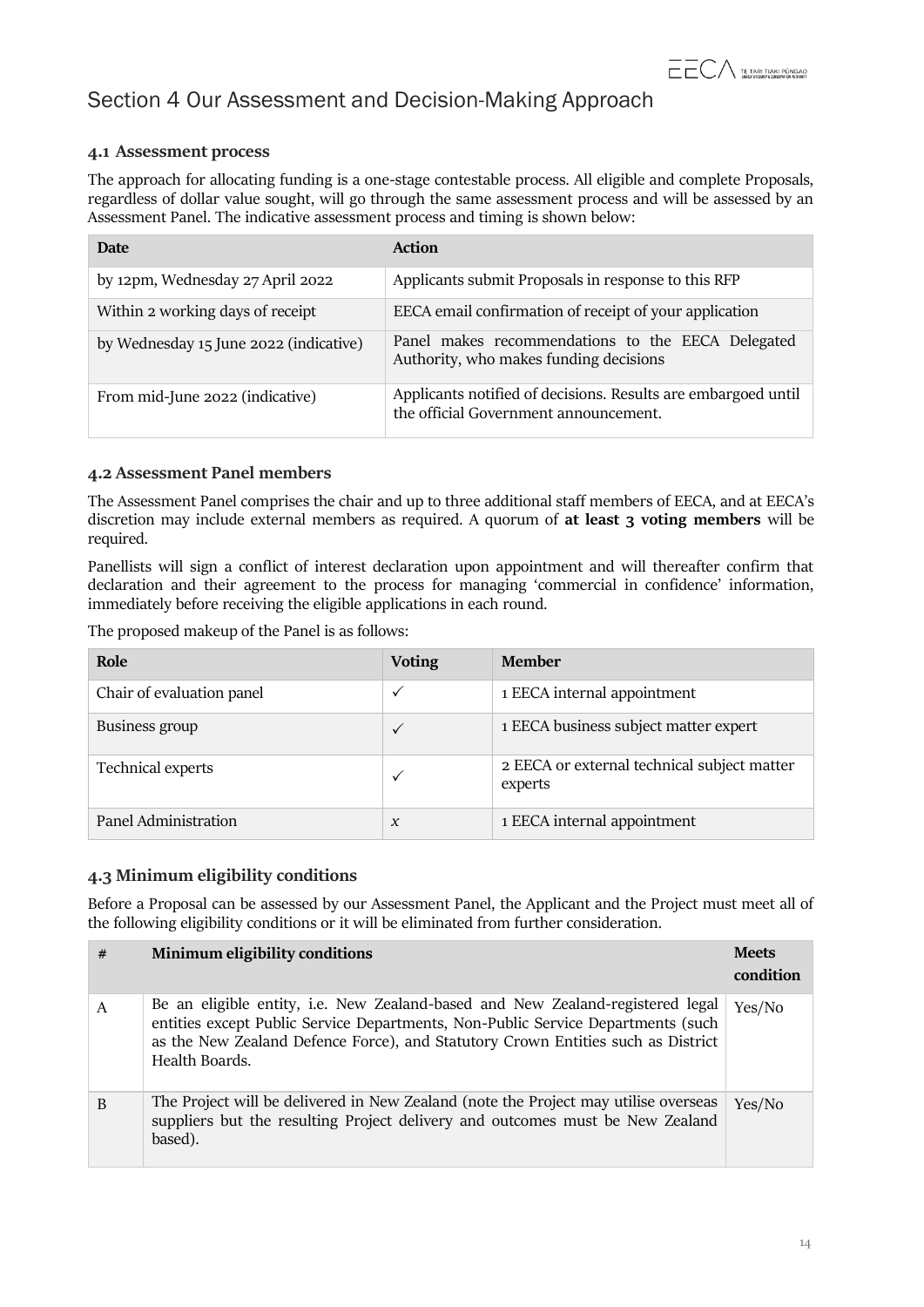| $\mathsf C$   | The Project must generate transport emission reductions, either directly or<br>indirectly.                                                                                                                                                                                                                                                                                 | Yes/No |
|---------------|----------------------------------------------------------------------------------------------------------------------------------------------------------------------------------------------------------------------------------------------------------------------------------------------------------------------------------------------------------------------------|--------|
| D             | The Project must not be using elements or technology that are not legally approved<br>for use.                                                                                                                                                                                                                                                                             | Yes/No |
| Ε             | The Project must deliver in the transport sector.                                                                                                                                                                                                                                                                                                                          | Yes/No |
| F             | Be seeking funding for Projects in the areas noted in the RFP regarding eligibility.                                                                                                                                                                                                                                                                                       | Yes/No |
| $\mathsf G$   | The Applicant will have necessary internal/third party approvals and any budgets<br>required to undertake the Project (subject to LETF funding) in place within one<br>month of approval (or as agreed with EECA) in order for both Parties to execute the<br>Funding Agreement.                                                                                           | Yes/No |
| H             | The Project must rely on commercially available and proven technologies (those that<br>are not commercially available such as R&D are excluded), but some level of<br>development may be acceptable where Projects involve a live pilot and result in a<br>commercially available solution.                                                                                | Yes/No |
| I             | Be committed to working safely and ensuring the health and safety of workers and<br>others affected by the Project work, and have appropriate systems and processes to<br>undertake the work safely.                                                                                                                                                                       | Yes/No |
| J             | Be committed to providing knowledge, reporting and data deliverables as requested<br>or required by EECA for sharing with EECA (including relevant Government<br>Agencies) and the wider market (following confidentiality rules).                                                                                                                                         | Yes/No |
| K             | Be committed to use EECA or Gen-Less branding in any marketing or Project<br>material with the public.                                                                                                                                                                                                                                                                     | Yes/No |
| L             | Be committed to working in a manner that will not damage EECA's reputation.                                                                                                                                                                                                                                                                                                | Yes/No |
| M             | Have completed the RFP Response Form in full.                                                                                                                                                                                                                                                                                                                              | Yes/No |
| ${\bf N}$     | The Project must deliver solutions meeting current New Zealand, regulations,<br>guidelines and legislation, including where applicable WorkSafe guidelines, and<br>Waka Kotahi road regulations and compliance. Projects that include EV chargers<br>must also follow EECA's Publicly Available Specifications (PAS) Guidelines on<br>commercial and residential charging. | Yes/No |
| $\mathcal{O}$ | The Project must deliver realisable data and knowledge within a reasonable<br>timeframe appropriate to the technology or target market of the Project. This is<br>further specified in the Knowledge Sharing and Reporting Section of the RFP.                                                                                                                             | Yes/No |

# **4.4 Assessment criteria**

Proposals which meet all minimum eligibility conditions will be assessed on their merits by an Assessment Panel according to the following assessment criteria. All criteria are weighted according to the table below.

Applicants may, if they wish, provide supporting evidence to back up statements made in their response to the various questions on the RFP Response Form. These materials will form part of the Applicant's Proposal.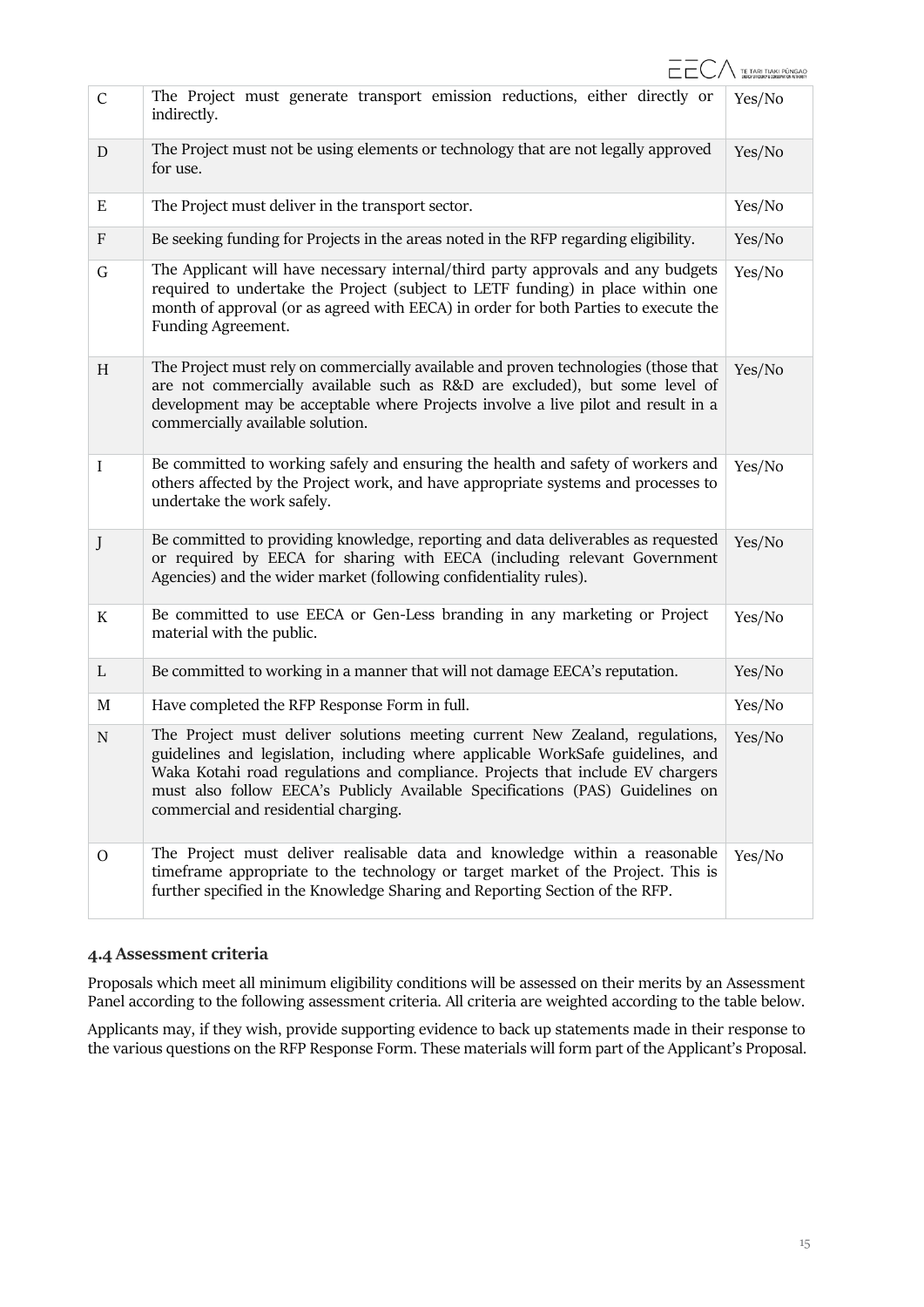| Criteria*                  | Weighting | Key question(s)                                                                                                                                                                                                                                                                                                                                                                                                                                                                                                                                                                                                                                                                                                                                                                                                                                                                                                                                                                                                                                                                                                                                                                                                |
|----------------------------|-----------|----------------------------------------------------------------------------------------------------------------------------------------------------------------------------------------------------------------------------------------------------------------------------------------------------------------------------------------------------------------------------------------------------------------------------------------------------------------------------------------------------------------------------------------------------------------------------------------------------------------------------------------------------------------------------------------------------------------------------------------------------------------------------------------------------------------------------------------------------------------------------------------------------------------------------------------------------------------------------------------------------------------------------------------------------------------------------------------------------------------------------------------------------------------------------------------------------------------|
| Proposed solution          | 40%       | How well does the Project align with the Investment Principles<br>in "The Opportunity" above?<br>How closely does the Project align with the specification for the<br>chosen location(s)? What was the specific site selection<br>methodology for selecting stations that are easily identified by<br>drivers, safe and convenient to access.<br>What benefits and co-benefits does the Project offer? (e.g.<br>benefits to local community, access to site services such as<br>restaurants, ability for the selected billing platform to integrate<br>with existing platforms to minimise the creation of additional<br>inconvenience to the customer).<br>How innovative is the Project in terms of technologies used,<br>approaches taken, services delivered? Does the project offer<br>additional innovations or options for end-users?<br>Does the project provide an adequate solution for the power<br>constraints at the site?<br>What is the Applicant's go-to-market plan following the<br>project? How will the Project be promoted to encourage<br>uptake, how will the Applicant develop the solution further<br>with customers or as a commercial opportunity with customers<br>and the market? |
| Ability to deliver         | 20%       | To what extent does the Applicant have the funding, expertise,<br>resources, relationships and commitment necessary to deliver<br>the initiative?<br>What is the Applicant's track record of delivering comparable<br>Projects?<br>Has the Applicant provided a comprehensive Project plan, with<br>acceptable milestones and realistic timelines that will see the<br>Project delivered within the contracted period?<br>Has the Applicant credibly identified Project risks and barriers<br>to success and how they will be addressed?<br>What is the Project's readiness to deliver? (e.g. site scoping,<br>regulatory and other approvals in place, supplier quotes and<br>timelines, Applicant co-funding committed and approved,<br>clarity about ownership of assets).                                                                                                                                                                                                                                                                                                                                                                                                                                  |
| Speed of<br>implementation | 20%       | How quickly can the Project be delivered?<br>What are the Project management strategies and mitigations<br>to be deployed to ensure the Project remains on track and<br>potential delays are mitigated? (specific to the Project).                                                                                                                                                                                                                                                                                                                                                                                                                                                                                                                                                                                                                                                                                                                                                                                                                                                                                                                                                                             |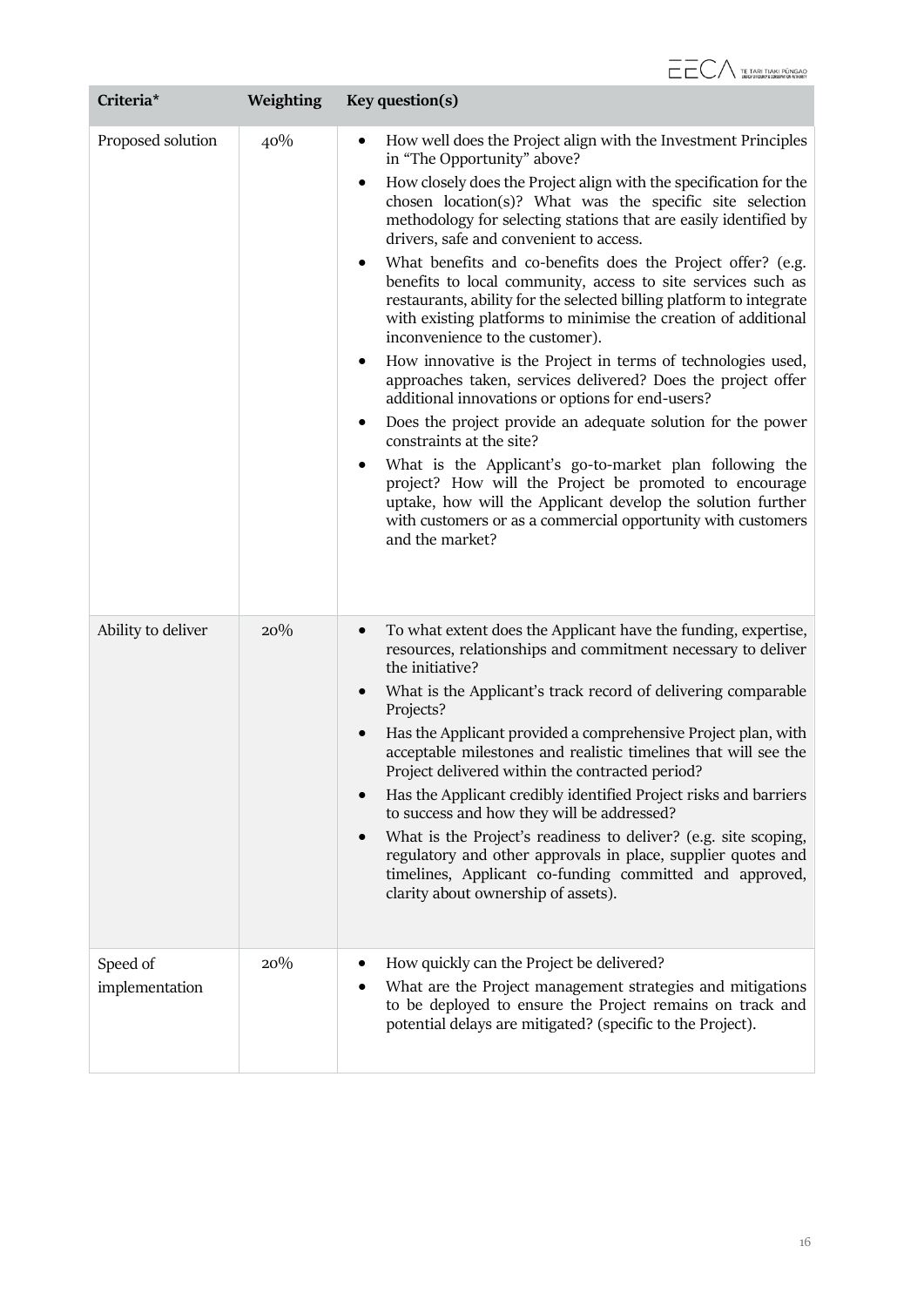

| Criteria*               | Weighting | Key question(s)                                                                                                                                                                                                                                                                                                                                                                                                                                                                                                                                                                                                                                                                                                                                                                                                                                                                                                                                                                                                                                                                                                                                                                                                             |
|-------------------------|-----------|-----------------------------------------------------------------------------------------------------------------------------------------------------------------------------------------------------------------------------------------------------------------------------------------------------------------------------------------------------------------------------------------------------------------------------------------------------------------------------------------------------------------------------------------------------------------------------------------------------------------------------------------------------------------------------------------------------------------------------------------------------------------------------------------------------------------------------------------------------------------------------------------------------------------------------------------------------------------------------------------------------------------------------------------------------------------------------------------------------------------------------------------------------------------------------------------------------------------------------|
| Value for money         | $20\%$    | What is the cost per KW installed?<br>$\bullet$<br>What level of co-funding /proportion of total costs is<br>requested?<br>Is the application by one entity or a partnership or consortium?<br>(do they share costs, risks, promotion?).<br>What is the replicability of the project and its potential for<br>broader application and diffusion? (replicability is not a<br>requirement).<br>How would this Project contribute to EECA's desire for an<br>$\bullet$<br>interoperable network of high quality chargers meeting the<br>requirements of the public charging infrastructure roadmap<br>development and vision?<br>To what extent will this Project address identified barriers to<br>enable vehicles to adequately charge their vehicles?<br>How will the Project lead to public benefits and how large are<br>$\bullet$<br>those benefits expected to be compared to the funding being<br>sought?<br>Will the Project run over multiple years or within a shorter<br>period? When will the Project deliver the benefits promised in<br>the Proposal?<br>How does this Project support the Government's Broader<br>$\bullet$<br>Outcomes strategy to support the transition to a net zero<br>emissions economy? |
| <b>Total weightings</b> | $100\%$   |                                                                                                                                                                                                                                                                                                                                                                                                                                                                                                                                                                                                                                                                                                                                                                                                                                                                                                                                                                                                                                                                                                                                                                                                                             |

*\* Any additional considerations are detailed in the specific Investment Principles section for this RFP, see Section 2.*

# **4.5 Scoring Scale**

The following scoring scale will be used in assessing Proposals. Scores by individual panel members may be modified through the moderation process conducted across the whole Assessment Panel.

| <b>Description</b> | <b>Definition</b>                                                                                                                                                                                                                                                                                                                           | Rating   |
|--------------------|---------------------------------------------------------------------------------------------------------------------------------------------------------------------------------------------------------------------------------------------------------------------------------------------------------------------------------------------|----------|
| Excellent          | Exceeds the expectations. Exceptional demonstration by the Applicant of the<br>relevant ability, understanding, experience, skills, and resource and quality<br>measures required to deliver the Project. Response identifies factors that will<br>offer potential added value, with supporting evidence.                                   | $Q - 1Q$ |
| Good               | Satisfies the expectations with minor additional benefits. Above average<br>demonstration by the Applicant of the relevant ability, understanding,<br>experience, skills, resource and quality measures required to deliver the<br>Project. Response identifies factors that will offer potential added value, with<br>supporting evidence. | $7 - 8$  |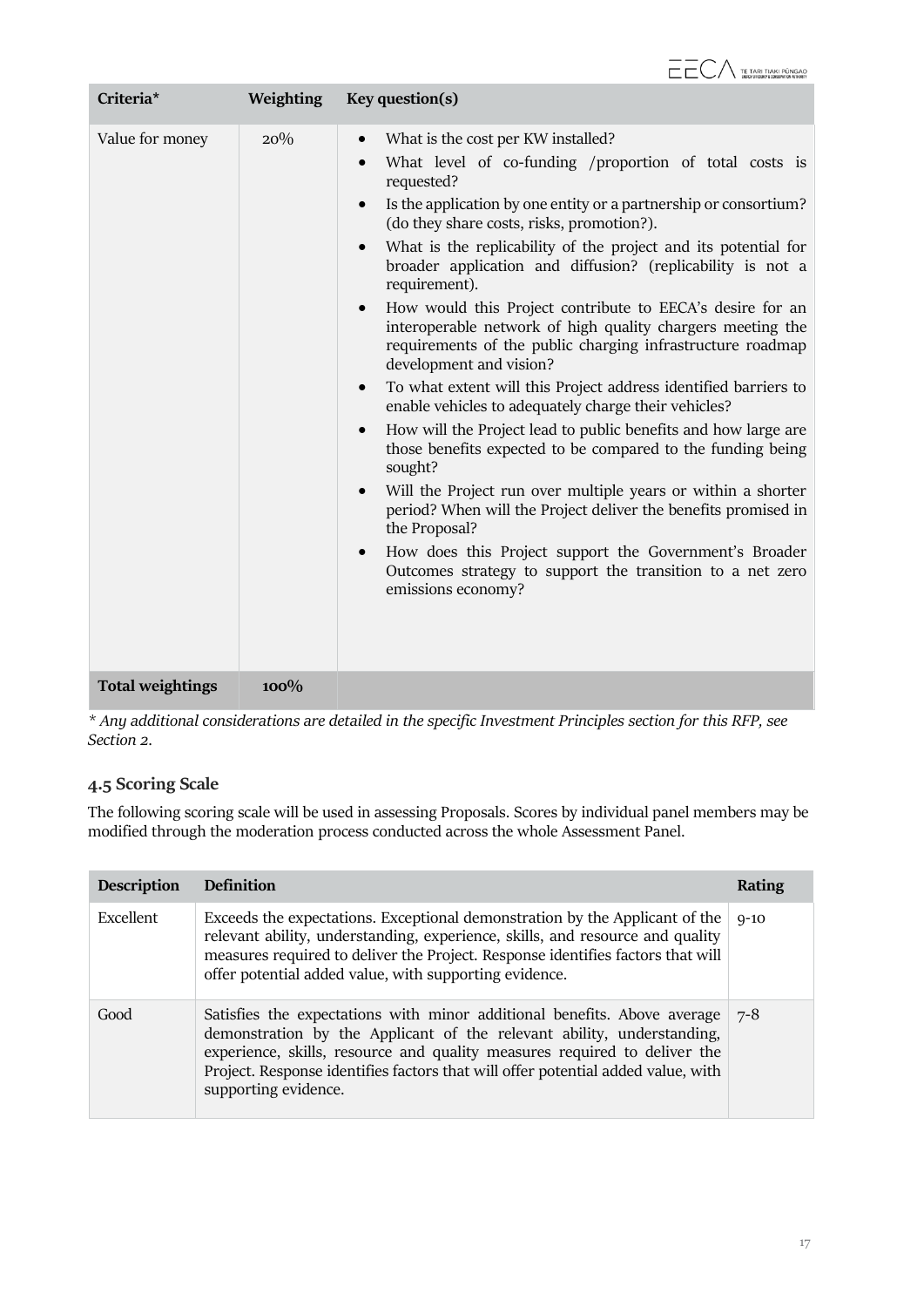| Acceptable                     | Satisfies the expectations. Demonstration by the Applicant of the relevant<br>ability, understanding, experience, skills, resources and quality measures<br>required to deliver the Project, with supporting evidence.                                                                         | $5-6$    |
|--------------------------------|------------------------------------------------------------------------------------------------------------------------------------------------------------------------------------------------------------------------------------------------------------------------------------------------|----------|
| Minor<br>reservations          | Satisfies the expectations with minor reservations. Some minor reservations<br>about the Applicant's relevant ability, understanding, experience, skills,<br>resources and quality measures required to deliver the Project, with little or<br>no supporting evidence.                         | $3 - 4$  |
| <b>Serious</b><br>reservations | Satisfies the expectations with major reservations. Considerable reservations<br>about the Applicant's relevant ability, understanding, experience, skills,<br>resources and quality measures required to deliver the Project, with little or<br>no supporting evidence.                       | $1 - 2$  |
| Unacceptable                   | Does not meet the expectations. Does not comply and/or insufficient<br>information provided to demonstrate that the Applicant has the ability,<br>understanding, experience, skills, resources and quality measures required to<br>deliver the Project, with little or no supporting evidence. | $\Omega$ |

*\* Any additional considerations are detailed in the specific Investment Principles section for this RFP, see Section 2.2.4.*

In addition to public benefits, EECA understands Projects may provide private benefits (e.g. reduced costs, marketing opportunities etc.). These private benefits are the reason for the private co-funding requirement and provide the motivation for many applicants to participate. However, they cannot be used to justify public funding.

# **4.6 Scoring Scale and evaluation model**

The following scoring scale will be used in assessing Proposals. Scores by individual Panel members may be modified through the moderation process conducted across the whole Assessment Panel.

The evaluation model is weighted attribute. Total Project Cost and Amount of Co-Funding Requested contribute to a weighted criterion and different criteria have different weights. All Proposals that are capable of full delivery on time and meet the pre-conditions will be shortlisted. The Proposal that scores the highest will likely be selected as the Successful Applicant.

#### **4.7 Further analysis of Proposals**

In addition to the above assessment, EECA and/or the Assessment Panel may undertake the following processes and due diligence in relation to any Proposal:

- 1. Reference check the Applicant organisation(s) and named personnel.
- 2. Request clarification of aspects of the Proposal.
- 3. Request confirmation of delivery timelines and co-funding commitments.
- 4. Interview Applicants.
- 5. Request business cases/and/or feasibility studies to support the Proposal.
- 6. Engage with other relevant Government Agencies on aspects of the Proposal.
- 7. Conduct internal and/or external due diligence checks.

Responses to EECA requests for the above should be timely and the findings will be taken into account in the assessment process.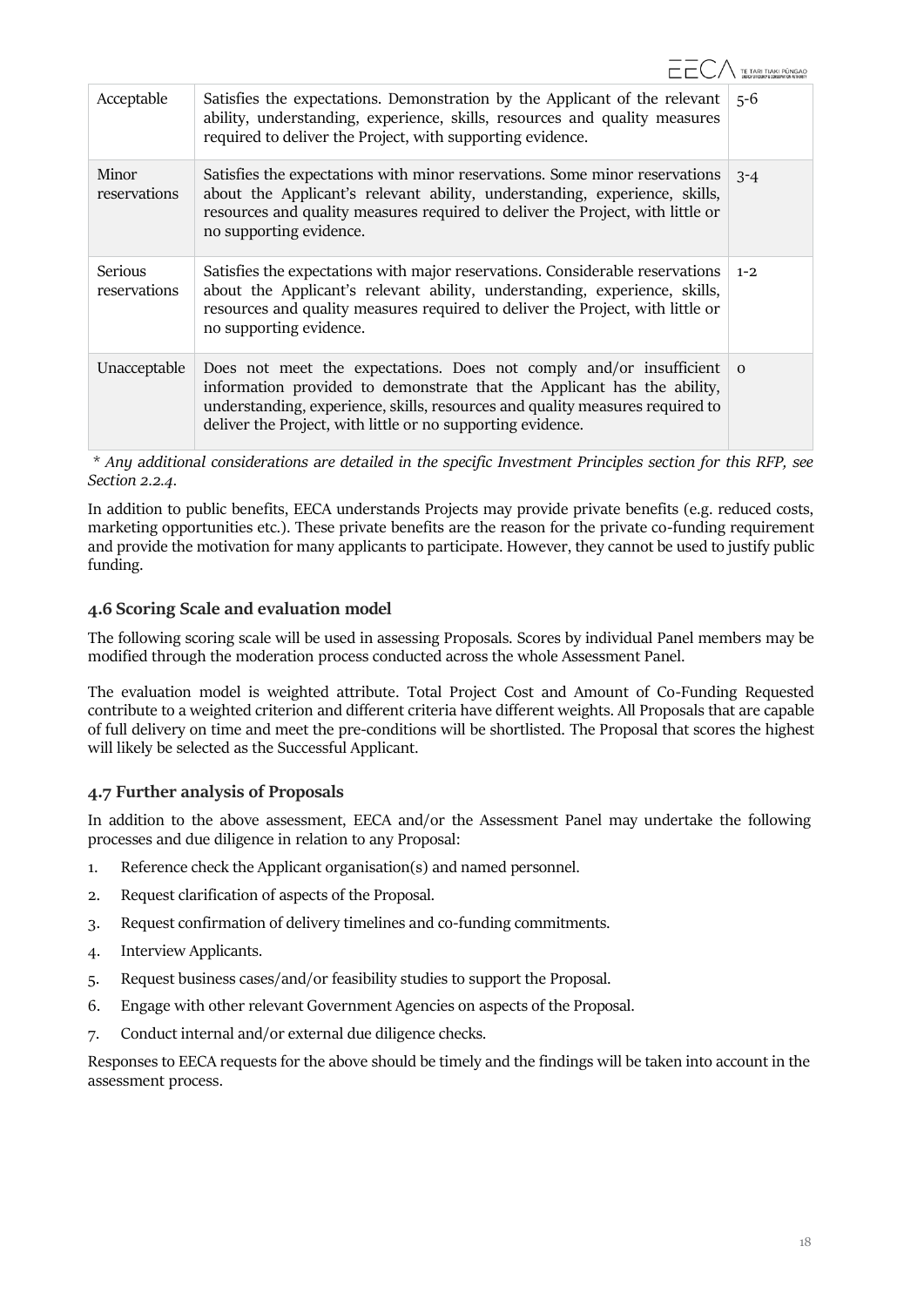

## **4.8 Process and decision-making**

#### **Contestable Rounds**

There is no set maximum number of Funding Rounds for the Fund or for any specific financial year that the Fund is operational, and EECA may choose not to run further investment activity in any financial year.

#### **How decisions will be made**

- Applicants submit Proposals in response to this RFP.
- The Assessment Panel evaluates eligible Proposals against the defined criteria and makes recommendations for funding to the EECA Delegated Authority ("DA").
- Based on recommendations from the Assessment Panel, EECA may negotiate aspects of the Project with the Applicant before offering an Agreement.
- The DA is the decision-maker for LETF funding, and has the sole discretion to determine which Projects (if any) will receive LETF funding and the value of any funding.
- The DA will take into account the recommendations from the Assessment Panel, as well as advice on any risks, issues or concerns which arise from the recommendations of the Assessment Panel. The DA may also impose any additional conditions it sees fit, prior to funding being approved.
- If the DA declines funding, the Applicant will be informed, and all Applicants will be able to request and be provided with a debrief. This completes the process.
- If the DA decides to approve funding, it will make a contingent decision which will be communicated to the Successful Applicants. Results are embargoed until the Government makes a public announcement of the results.
- Unsuccessful Applicants can request a debrief on their application and can reapply in future rounds, taking into consideration any feedback provided.
- EECA and the successful Applicants will execute LETF Funding Agreements for the delivery of the Projects. The contact template is available with this RFP on EECA's website.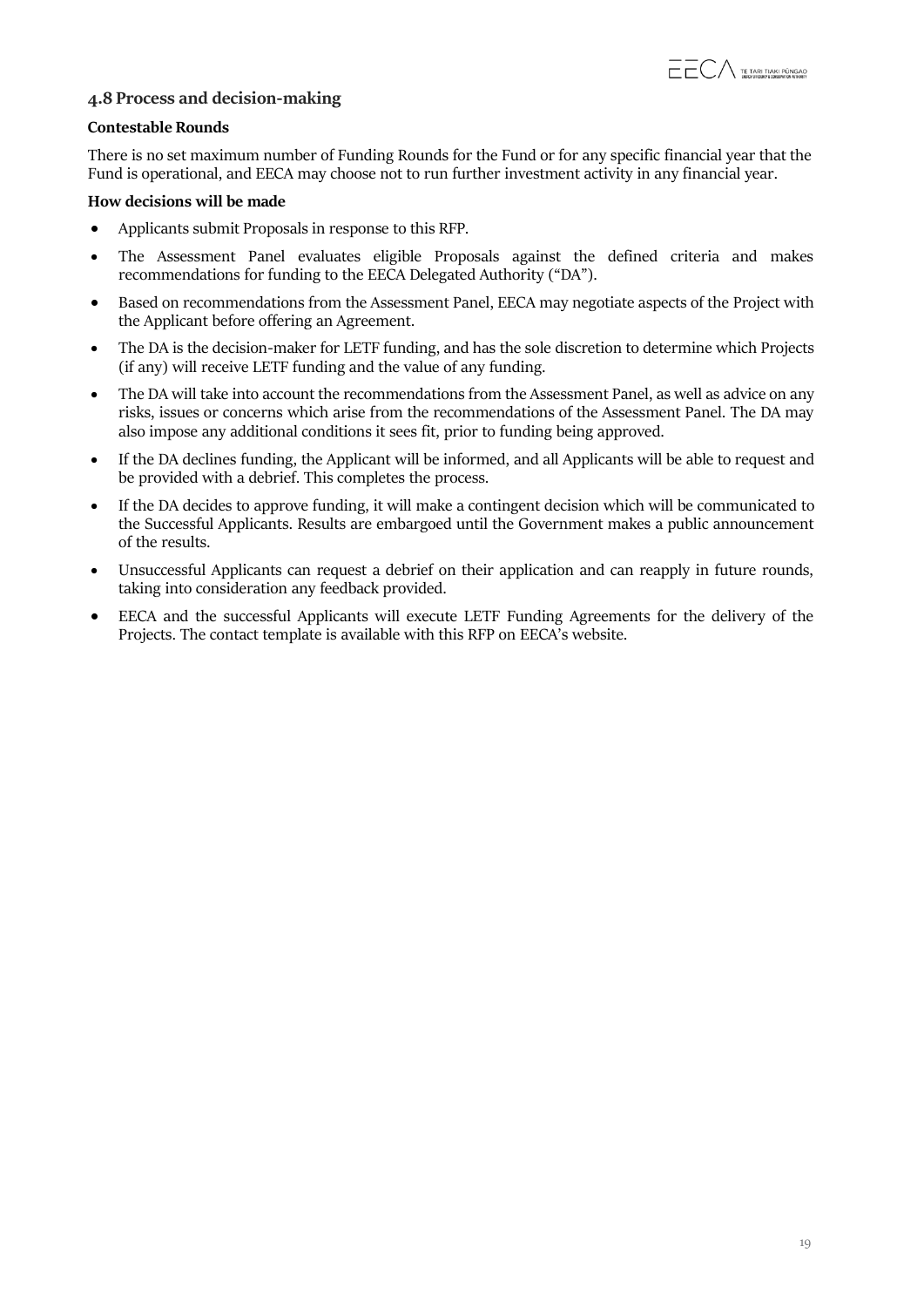

# <span id="page-19-0"></span>Section 5 Funding Sought

# **Funding information to be provided by Applicants**

Applicants are to provide details of their funding sought as part of their Proposal. In submitting the funding request Applicants must meet the following:

- 1. Applicants are to use the funding schedule template provided in the Response Form.
- 2. The funding schedule is to show a breakdown of all costs, fees, expenses and charges associated with the full delivery of the Proposed Project over the term of the Project.
- 3. Where the funding sought, or part thereof, is based on fee rates, all rates are to be specified, either hourly or daily or both as required.
- 4. Where the Project is an extension of what would have been a business-as-usual activity all Project components and costs in excess of the business-as-usual activity must be provided.
- 5. The Applicant must provide assurance of internal, Board or other approvals required, and any required budgets, for the Project to proceed.
- 6. The Applicant must provide evidence of approvals and/or permissions from entities that will influence the outcomes of the Project, for example landowners, Councils and Regulators. Where approvals and permissions are not provided, Applicants must acknowledge potential delays or risks. In scoring Proposals, the Assessment Panel takes into account the readiness of the Project and the ability of the Applicant to deliver.
- 7. In preparing their Proposal, the Applicant is to consider all risks, contingencies and other circumstances relating to the delivery of the Project and include adequate provision in the Proposal and funding information to manage such risks and contingencies.
- 8. The Applicant must document in its Proposal all assumptions and qualifications made about the delivery of the Project, including in the funding information. Any assumption that EECA or a third party will incur any cost related to the delivery of the Project must be stated, and the cost estimated if possible.
- 9. Costs should be submitted in NZ\$ and be exclusive of GST.
- 10. Where two or more entities cooperate and develop a Proposal together, the funding schedule is to include all costs, fees, expenses and charges chargeable by all entities. Note that one entity must be assigned as the lead Applicant, and the contract will be with that lead Applicant.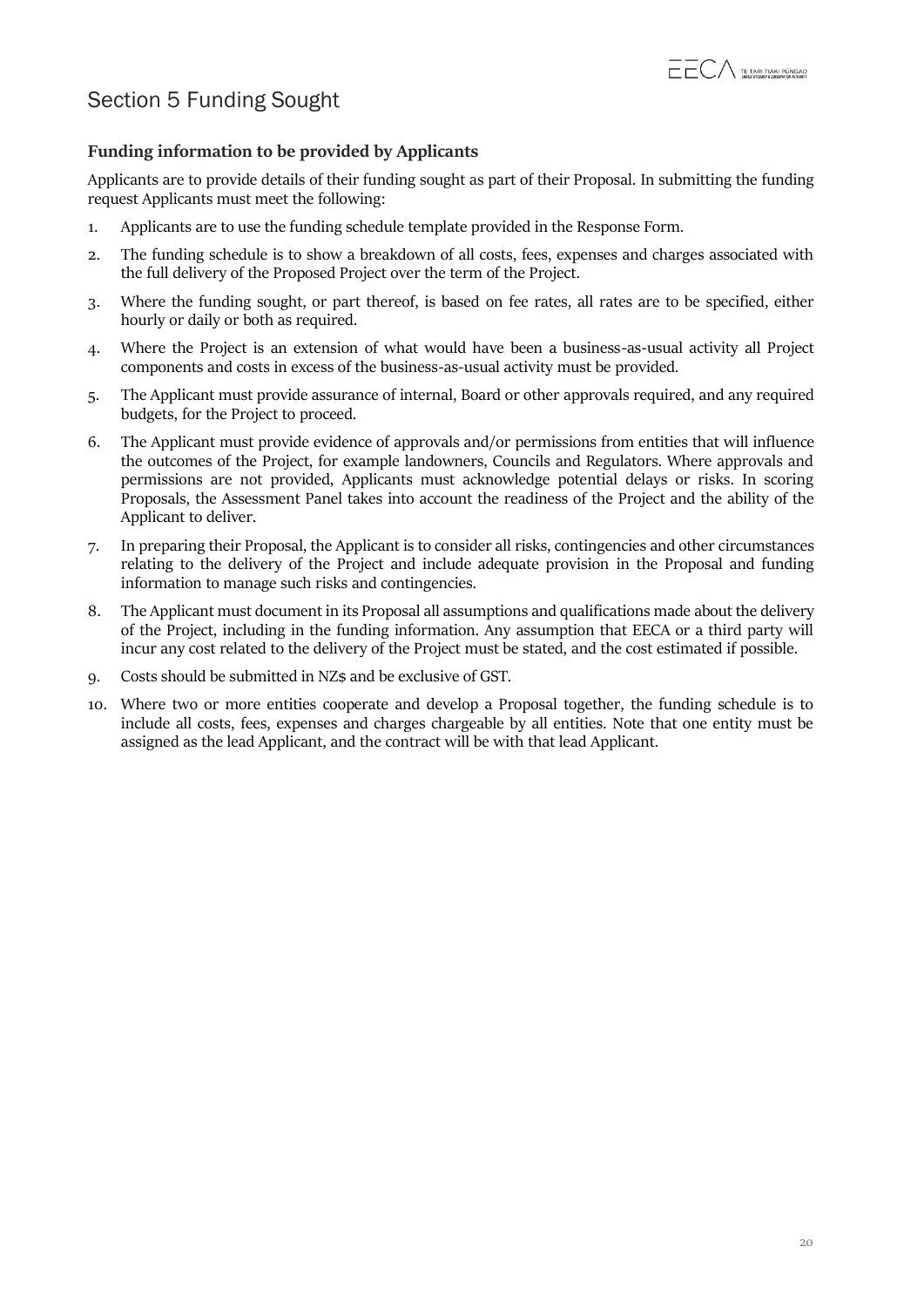

# <span id="page-20-0"></span>Section 6 Our Funding Agreement

# **6.1 Proposed Funding Agreement**

The Proposed Funding Agreement that EECA intends to use for the delivery of the Project is on the EECA website along with the other RFP documents.

### **6.2 Funding Agreement**

Once a Proposal has been approved for funding, and subject to Section 7.9 of this RFP, EECA and the Successful Applicant will enter into a Funding Agreement that commits the Recipient to implement the Project.

The Funding Agreement will detail the obligations on the Recipient for the duration of the Project, which must be met in order to receive funding from the LETF.

A Recipient cannot change the Project scope once it has been approved. Once the Project commences, minor changes to milestone dates can be approved with EECA's agreement and managed through a Funding Agreement variation.

All Funding Agreements will comprise EECA's standard terms and conditions (see Proposed Funding Agreement), and details of the individual Project being funded. These details may include (but are not limited to):

- 1. Any conditions that must be met as required by EECA.
- 2. The total funding package (funds supplied by the Applicant and the LETF).
- 3. Project tasks, targets and measures (milestones).
- 4. Payment terms.
- 5. Reporting requirements.
- 6. The duration and term of the Funding Agreement.

Specific information relating to Funding Agreements is detailed below.

# **6.3 Prior agreement to terms and conditions**

Applicants are to review and understand the terms and conditions set out in the Proposed Funding Agreement. Applicants need to indicate in their Proposals any standard terms and conditions that they wish to discuss and negotiate further if their Proposal is successful.

This is especially important if you intend to transfer ownership of any of the assets purchased/created during the Project.

# **6.4 Deadline for signing**

EECA's expectation is that all Successful Applicants will sign their Funding Agreements within 30 days of being offered the funding. The funding offer will lapse after that period.

#### **6.5 Funding payments**

Funding will be paid for the completion of agreed milestones using claims from the Recipient and buyercreated invoices issued by EECA.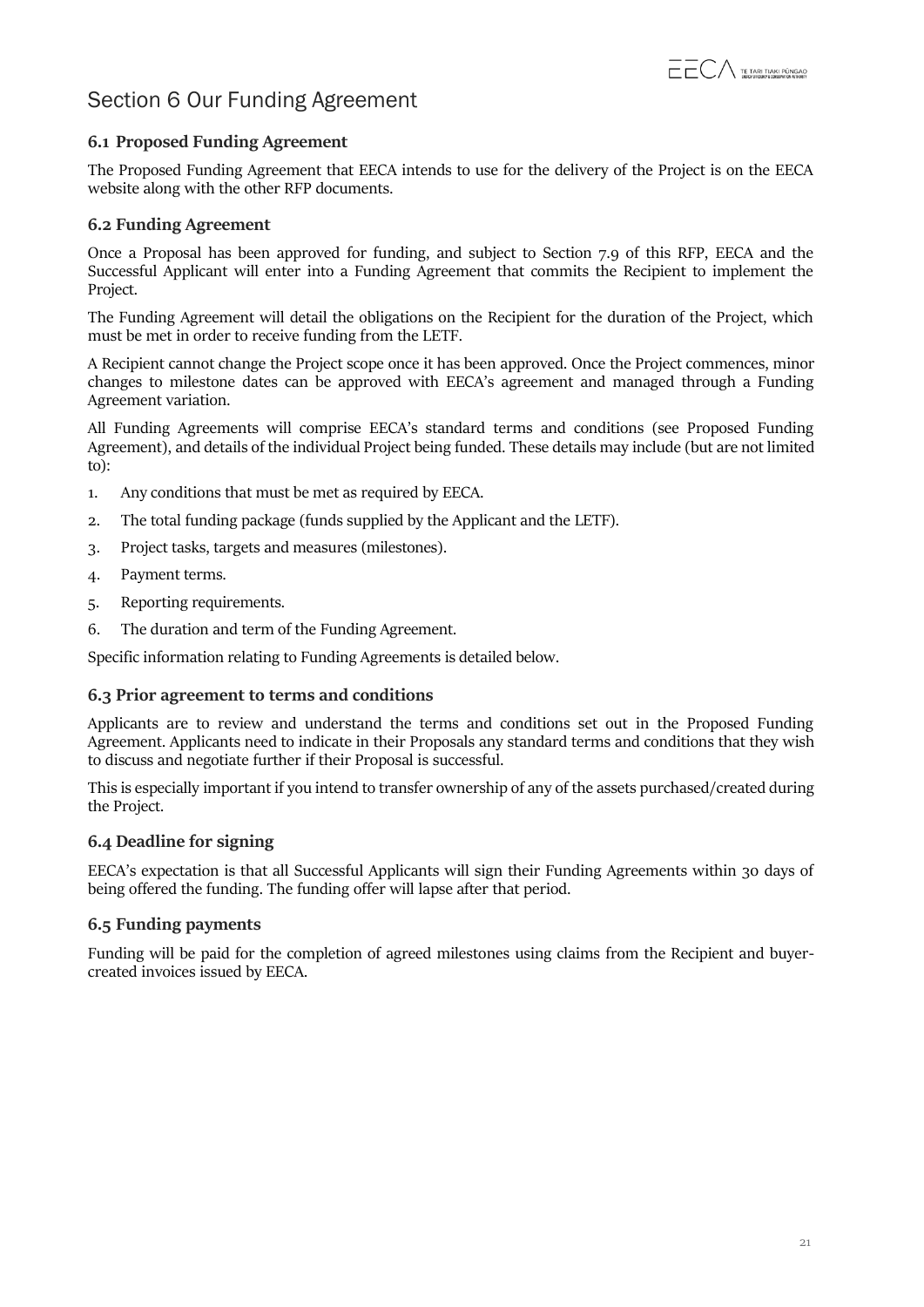

# **6.6 Monitoring – Reporting, record-keeping and auditing**

EECA will monitor the implementation of the Project by the Recipient and the application of the funds provided from the LETF. EECA may do so with the assistance of any other person that EECA chooses to use for this purpose at its discretion. Any such assistance will be funded by EECA.

Among other things, a Recipient will be required to provide regular progress reports to EECA. The Funding Agreement may also require specific additional reporting in order to receive funds from the LETF.

Recipients should also be aware that EECA may audit their records relevant to the Funding Agreement at any time, as per the standard terms and conditions of the Funding Agreement.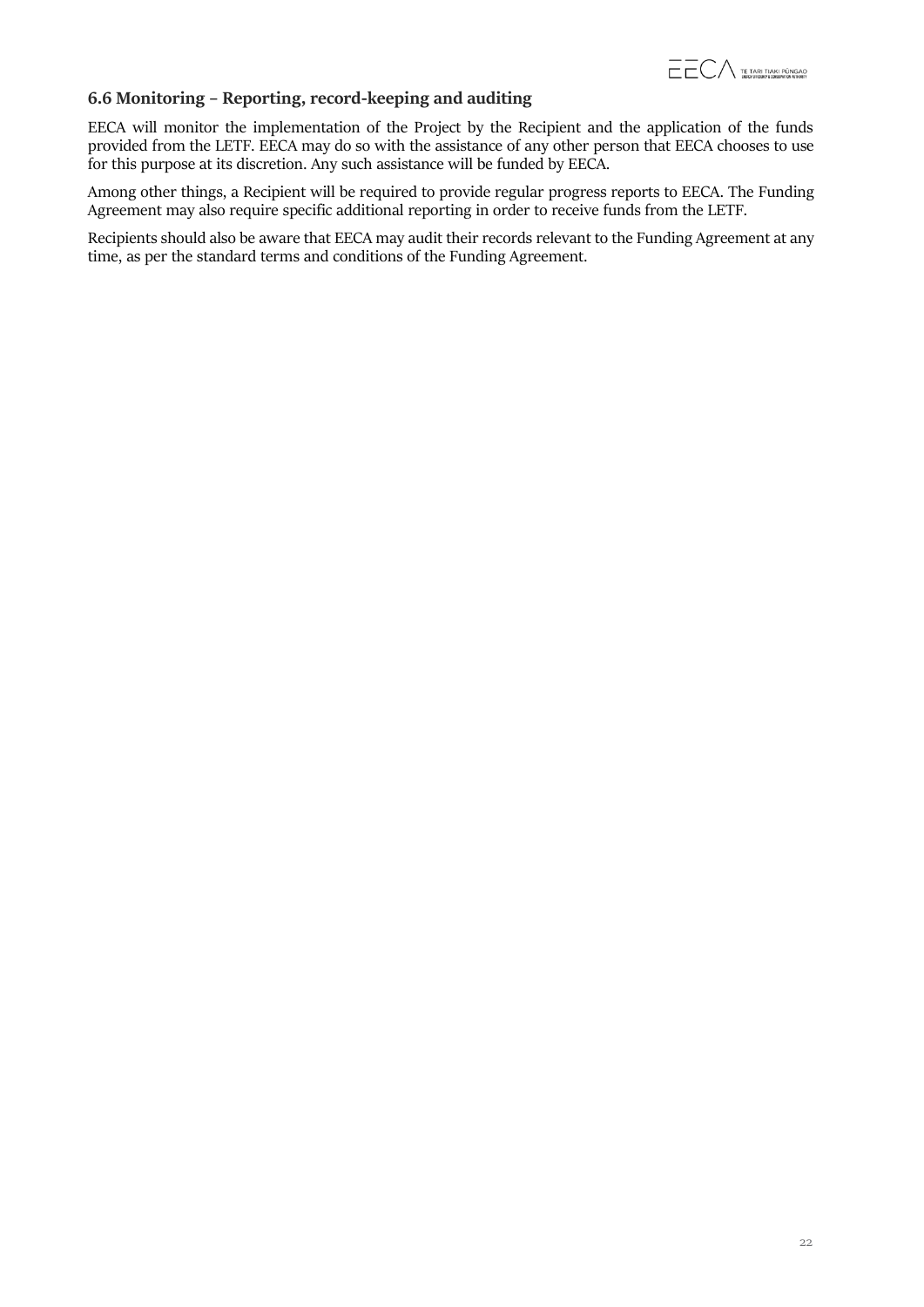# <span id="page-22-0"></span>Section 7 General Information

# **7.1 Commercial-in-Confidence**

All information collected and held during the RFP process will be held in the strictest confidence.

This information will include:

- The identity of entities engaging with EECA and related parties at any stage prior to a Funding Agreement being signed.
- Information provided to or by EECA and the Assessment Panel prior to Proposals being submitted.
- Proposals.
- Materials used to comment on and assess Proposals.

### **7.2 Official Information Act**

EECA is bound by the Official Information Act 1982 (OIA) and subject to other public law obligations. Accordingly, while the information provided by Applicants is intended to be held in the strictest confidence, the information that EECA holds can be requested by third parties and EECA must provide information as required to do so by law.

The OIA does enable EECA to withhold information under certain conditions. Where possible, EECA will consult with the relevant Applicants and Recipients if it receives an OIA request.

# **7.3 Publication of decisions**

EECA will make public all LETF funding, including who the Recipients are, the amounts of funding provided, and a brief description of each Project.

This will be done following either the approval of funding orthe signing of a Funding Agreement. The content and method of publication will be agreed with each Recipient, but will typically include a media announcement.

# **7.4 Conflicts of interest**

#### **Conflict of Interest with respect to the Assessment Panel**

The Assessment Panel operates a robust Conflict of Interest policy under which conflicts (real or perceived) are declared and managed. If Applicants consider there are any Conflicts of Interest relating to their interests and/or their Proposals and any persons at EECA, they are requested to contact EECA in writing via [LETFund@eeca.govt.nz.](mailto:LEVFund@eeca.govt.nz)

#### **Applicant Conflict of Interest**

Applicants must ensure that, where relevant, fair and appropriate procurement processes are used in order to ensure value for money and to manage Conflicts of Interest.

Applicants must disclose any Conflict of Interest (real or perceived) to EECA, as and when it arises, for the duration of the Funding Agreement. If in doubt, Applicants must disclose the situation to EECA in writing via [LETFund@eeca.govt.nz.](mailto:LEVFund@eeca.govt.nz)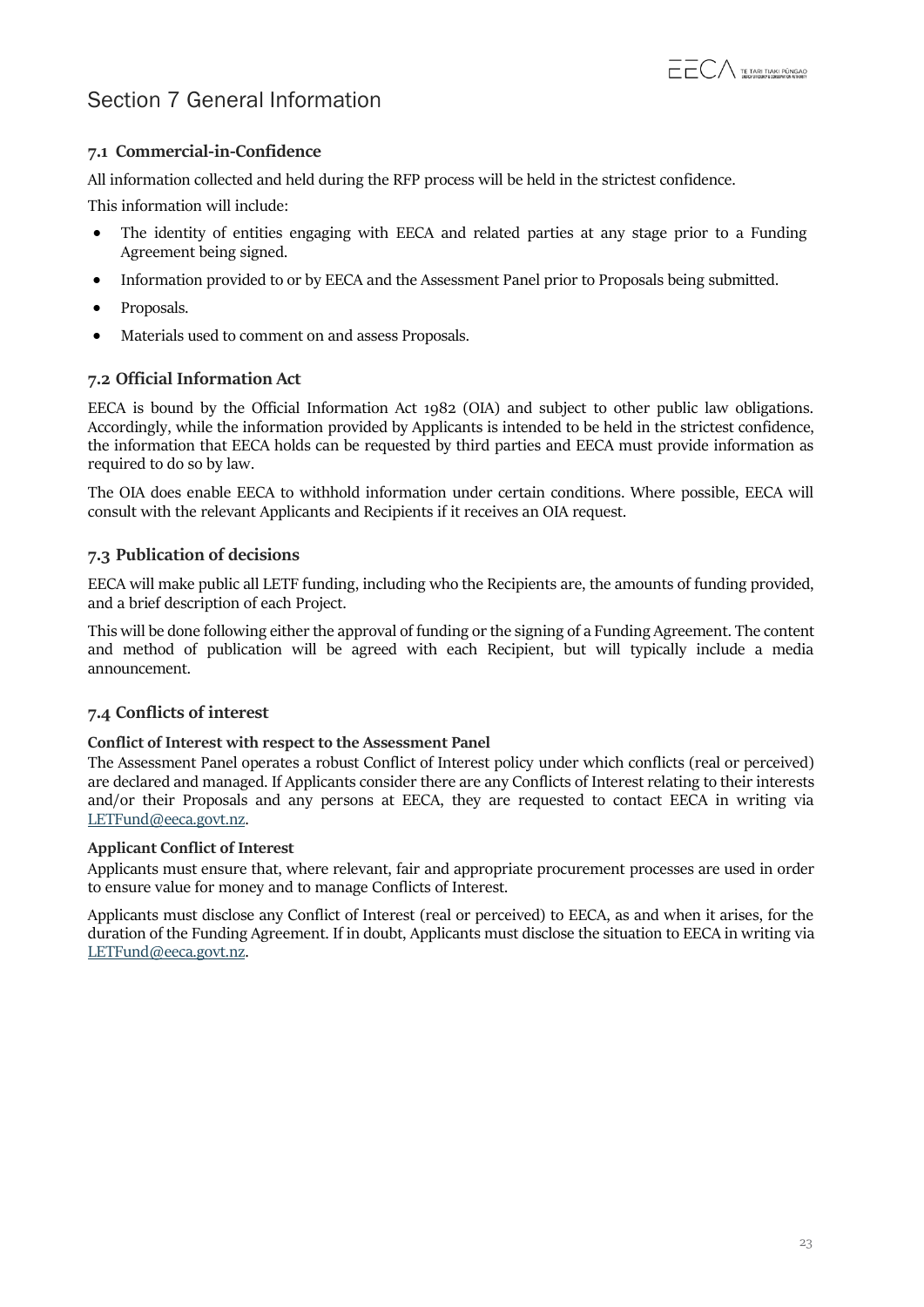

# **7.5 Due diligence and financial matters**

#### **Due diligence**

At any stage during the assessment process, EECA may undertake due diligence checks on Applicants as needed to meet Government requirements. Signing and submitting the Response Form is considered consent to these checks taking place.

#### **GST**

All amounts included in Proposals should be GST exclusive. The funding figures cited in any documents are GST exclusive.

#### **Financial Year**

The Crown's financial year runs from 1 July to 30 June. Proposals should use this timeframe when providing financial information.

#### **Tax advice**

EECA does not provide tax advice. If needed, Applicants should seek advice from tax specialists about how any funding granted may affect their tax positions.

### **7.6 Declaration**

As part of the LETF process, Applicants will be required to sign and submit declarations (part of the Response Form) to confirm that the information they provide is accurate and to acknowledge that they have read and understood this RFP, including its terms, conditions and criteria and the information relating to obligations under the Official Information Act.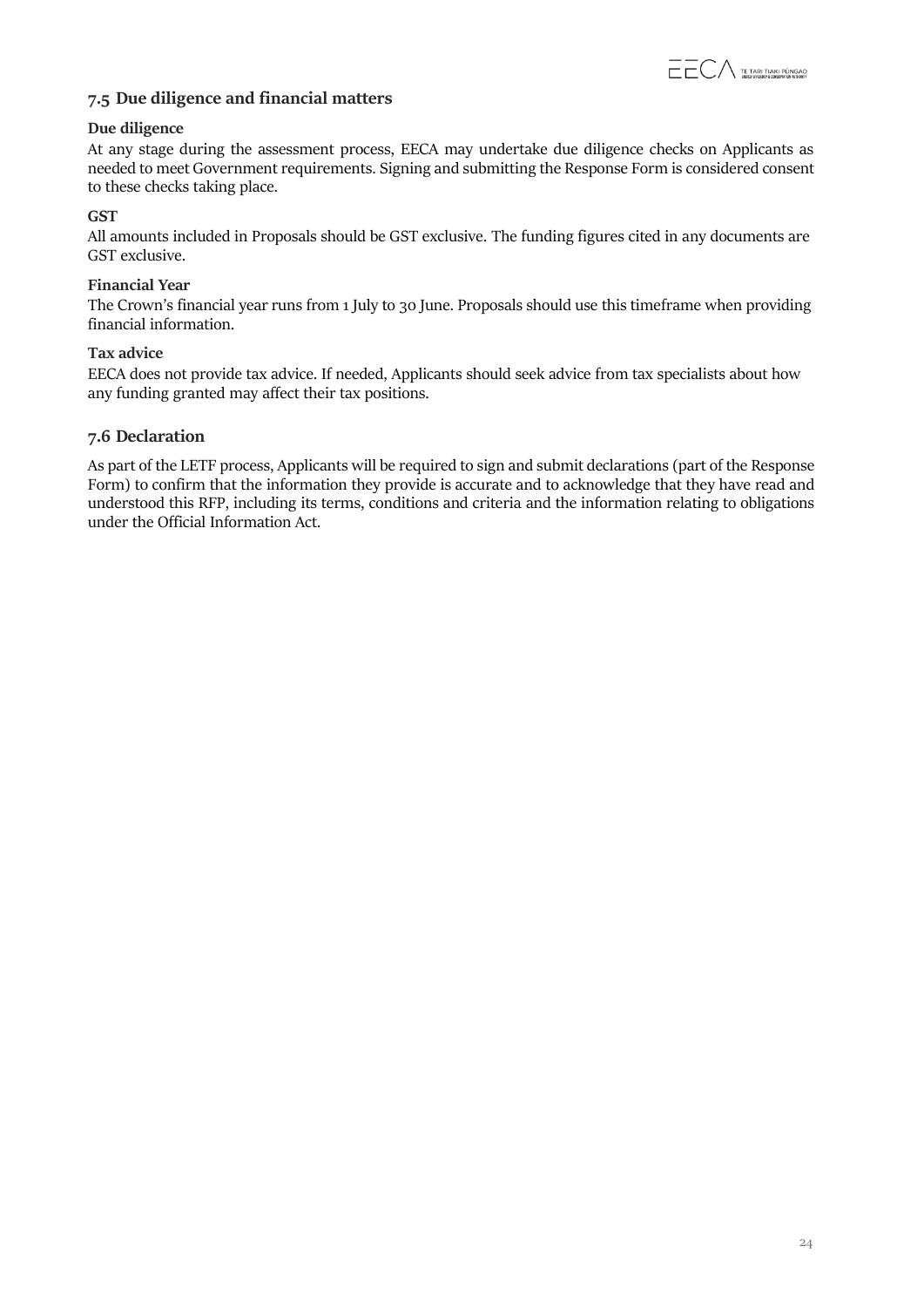# <span id="page-24-0"></span>Section 8 RFP Process, Terms and Conditions

# **Note to Applicants**

- In managing the Fund, EECA will act fairly and reasonably in all of its dealings with interested Applicants, and to follow due process which is open and transparent.
- This section contains our RFP Process, Terms and Conditions ("RFP-Terms") which apply to the Fund. Any subsequent changes (if any) to the RFP will be published on the EECA website.
- Words and phrases that have a special meaning are shown by the use of capitals. A glossary of terms is included in Section 9.

If you have any questions about the RFP terms, please email our Point of Contact.

### **RFP Process**

### **8.1 Preparing a Proposal**

- a. Applicants are to use the Response Form provided and include all information requested by EECA in relation to the RFP.
- b. By submitting a Proposal, the Applicant accepts that it is bound by these RFP Terms.
- c. Each Applicant will:
	- o examine the RFP and any documents referenced in the RFP and any other information provided by EECA;
	- o consider all risks, contingencies and other circumstances relating to the delivery of its Project and include adequate provision in its Proposal to manage such risks and contingencies;
	- o document in its Proposal all assumptions and qualifications made about the delivery of the Proposed Project, including any assumption that EECA or a third party will deliver any aspect of the Proposed Project or incur any cost related to the delivery of the Proposed Project;
	- o ensure that pricing information is quoted in NZ\$ exclusive of GST;
	- o if appropriate, obtain independent advice before submitting a Proposal;
	- o satisfy itself as to the correctness and sufficiency of its Proposal, including the proposed pricing and the sustainability of the pricing, and expected delivery dates.

#### **8.2 Proposal Validity Period**

a. Proposals are to remain valid and open for acceptance by EECA for the Proposal Validity Period.

#### **8.3 Applicants' Deadline for Questions**

- a. Each Applicant should satisfy itself as to the interpretation of the RFP. If there is any perceived ambiguity or uncertainty in the RFP, Applicants should seek clarification before the Deadline for Questions.
- b. All requests for clarification must be made by email to EECA's Point of Contact. EECA will endeavour to respond to requests in a timely manner, according to the schedule in Section 4.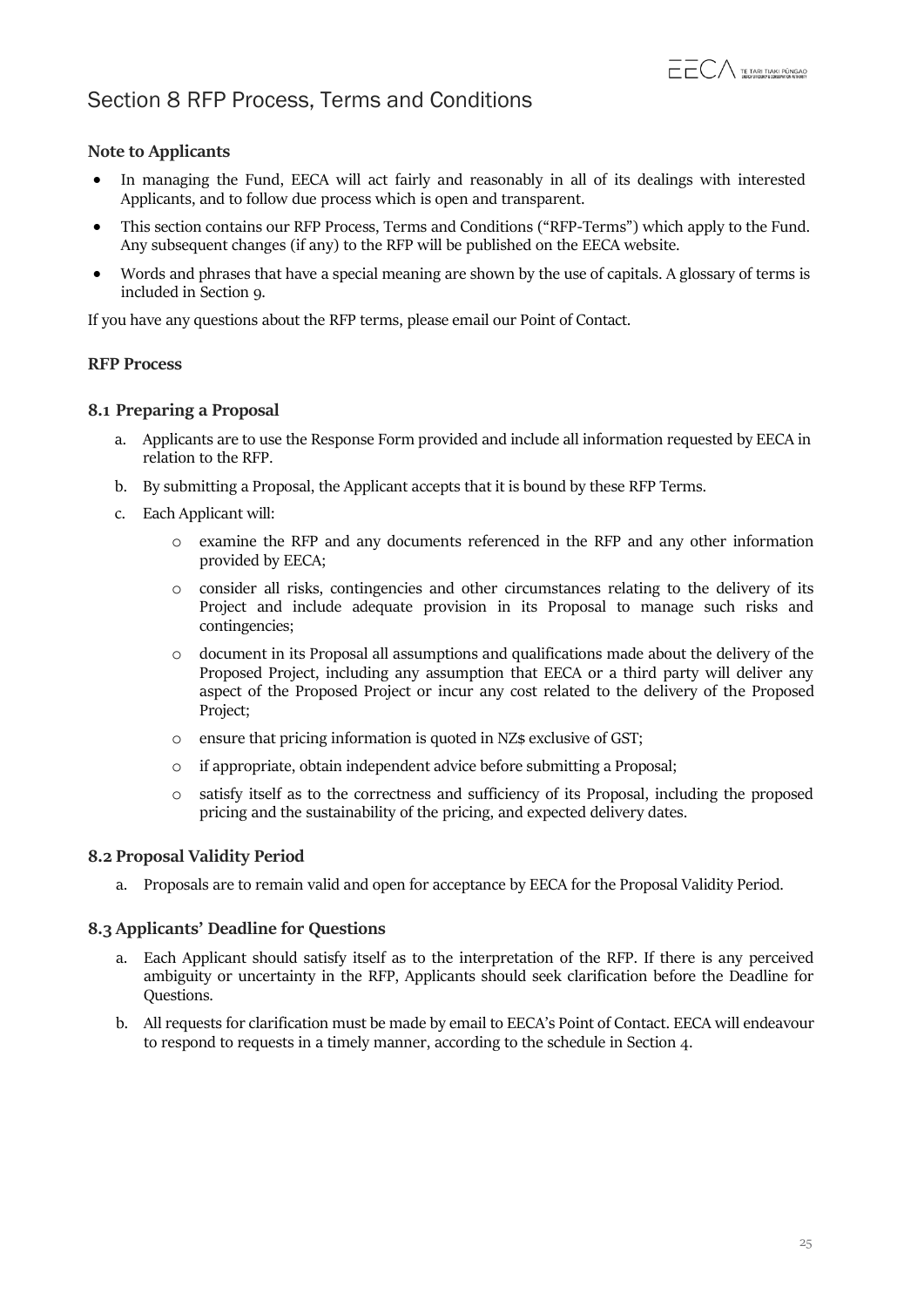- c. If EECA considers a request to be of sufficient importance to all Applicants, it may provide details of the question and answer to other potential Applicants. In doing so EECA may summarise the question and will not disclose the Applicant's identity. The question and answer will be posted on the EECA website. An Applicant may withdraw a request at any time.
- d. In submitting a request for clarification an Applicant is to indicate, in its request, any information that is commercially sensitive. EECA will not publish such commercially sensitive information. However, EECA may modify a request to eliminate such commercially sensitive information, and publish this and the answer where EECA considers it of general significance to all Applicants. In this case, however, the Applicant will be given an opportunity to withdraw the request or remove the commercially sensitive information.

### **8.4 Submitting a Proposal**

- a. Each Applicant is responsible for ensuring that its Proposal is received by EECA at the correct email address found in Section 1.5. EECA will acknowledge receipt of each Proposal.
- b. EECA intends to rely on the Applicant's Proposal and all information provided by the Applicant (e.g., correspondence and negotiations). In submitting a Proposal and communicating with EECA each Applicant should check that all information it provides to EECA:
	- o is true, accurate and complete, and not misleading in any material respect; and
	- o does not contain Intellectual Property that will breach a third party's rights.
- c. EECA may invite Applicants to rectify any minor errors or omissions in their Proposals during EECA's administrative review and eligibility check process. Otherwise, any Proposal not meeting all the minimum eligibility conditions specified in Section 4 will be disqualified from the remainder of the process.

### **Assessing Proposals**

#### **8.5 Assessment Panel**

a. EECA will convene an Assessment Panel comprising members chosen for their relevant expertise and experience. In addition, EECA may invite independent advisors to assist in the assessment of any Proposal, or any aspect of any Proposal.

# **8.6 Third party information**

- a. Each Applicant authorises EECA to collect additional information from any relevant third party (such as a referee or a previous or existing client) and to use that information as part of its assessment of the Applicant's Proposal.
- b. Each Applicant is to ensure that all referees listed in support of its Proposal (if provided) agree to provide a reference.
- c. To facilitate discussions between EECA and third parties each Applicant waives any confidentiality obligations that would otherwise apply to information held by a third party, with the exception of commercially sensitive pricing information.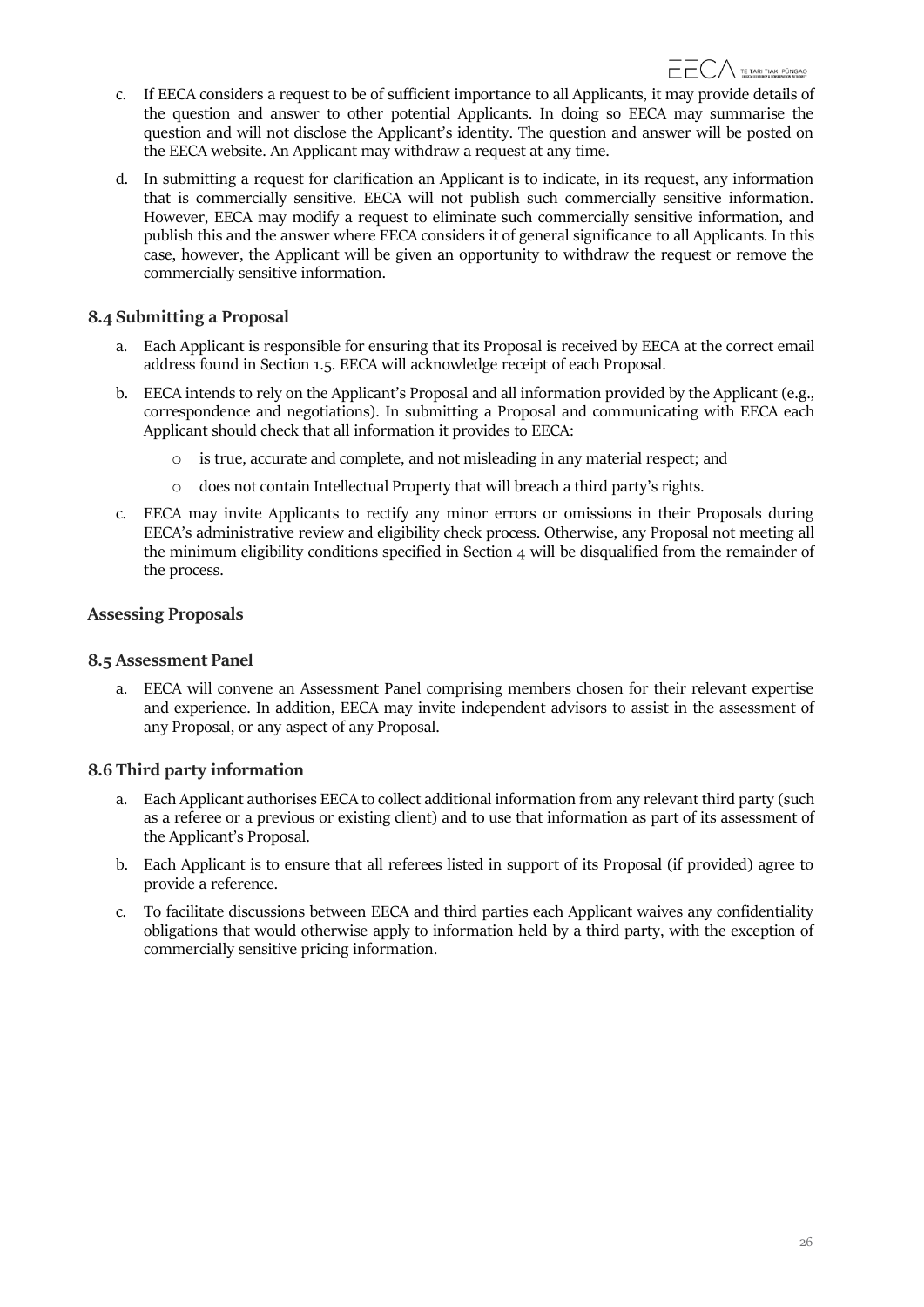#### **8.7 Proposal clarification**

- a. EECA, or the Assessment Panel, may at any time request from any Applicant clarification of its Proposal as well as additional information about any aspect of its Proposal. EECA is not required to request the same clarification or information from each Applicant.
- b. The Applicant must provide the clarification or additional information in the format requested. Applicants will endeavour to respond to requests in a timely manner. The Assessment Panel may take such clarification or additional information into account in assessing the Proposal.
- c. Where an Applicant fails to respond adequately or within a reasonable time to a request for clarification or additional information, the Assessment Panel may cease assessing the Applicant's Proposal and EECA may eliminate the Proposal from the RFP process.

#### **8.8 Assessment and decision-making**

- a. The Assessment Panel will base its assessment on the Proposals submitted in response to the RFP. The Assessment Panel may adjust its assessment of a Proposal following consideration of any clarification or additional information as described in Sections 4.7 and 4.8.
- b. In deciding which Applicants to recommend funding for, the Assessment Panel will take into account the results of the assessment. The Assessment Panel may also take into account any of the following additional information:
	- the results from reference checks and any other due diligence;
	- o any matter that materially impacts on EECA's trust and confidence in the Applicant;
	- o any other relevant information that EECA may have in its possession.
- c. The Assessment Panel will make recommendations for funding of selected Projects to the EECA delegated Authority (DA). The DA has the sole discretion to determine which Projects (if any) will receive funding from the Fund, and the value of any funding. The DA will take into account the recommendations from the Assessment Panel, as well as advice on any risks, issues or concerns which arise from the recommendations of the Assessment Panel. The DA may also impose any additional conditions it sees fit, prior to funding being approved.
- d. If the DA declines funding, the Applicants will be informed and may be offered a debrief, then the process is complete.
- e. If the DA decides to approve funding, they will make a contingent decision which will be communicated to the Successful Applicants.

#### **8.9 Negotiations**

- a. EECA will invite a Successful Applicant to enter into negotiations with a view to entering into a Funding Agreement. Where the outcome is unsatisfactory or unreasonably stalled EECA may discontinue the negotiations.
- b. Each Applicant agrees that any legally binding Funding Agreement entered into between the Successful Applicant and EECA will be essentially in the form set out in the Proposed Funding Agreement, which is part of the RFP documentation.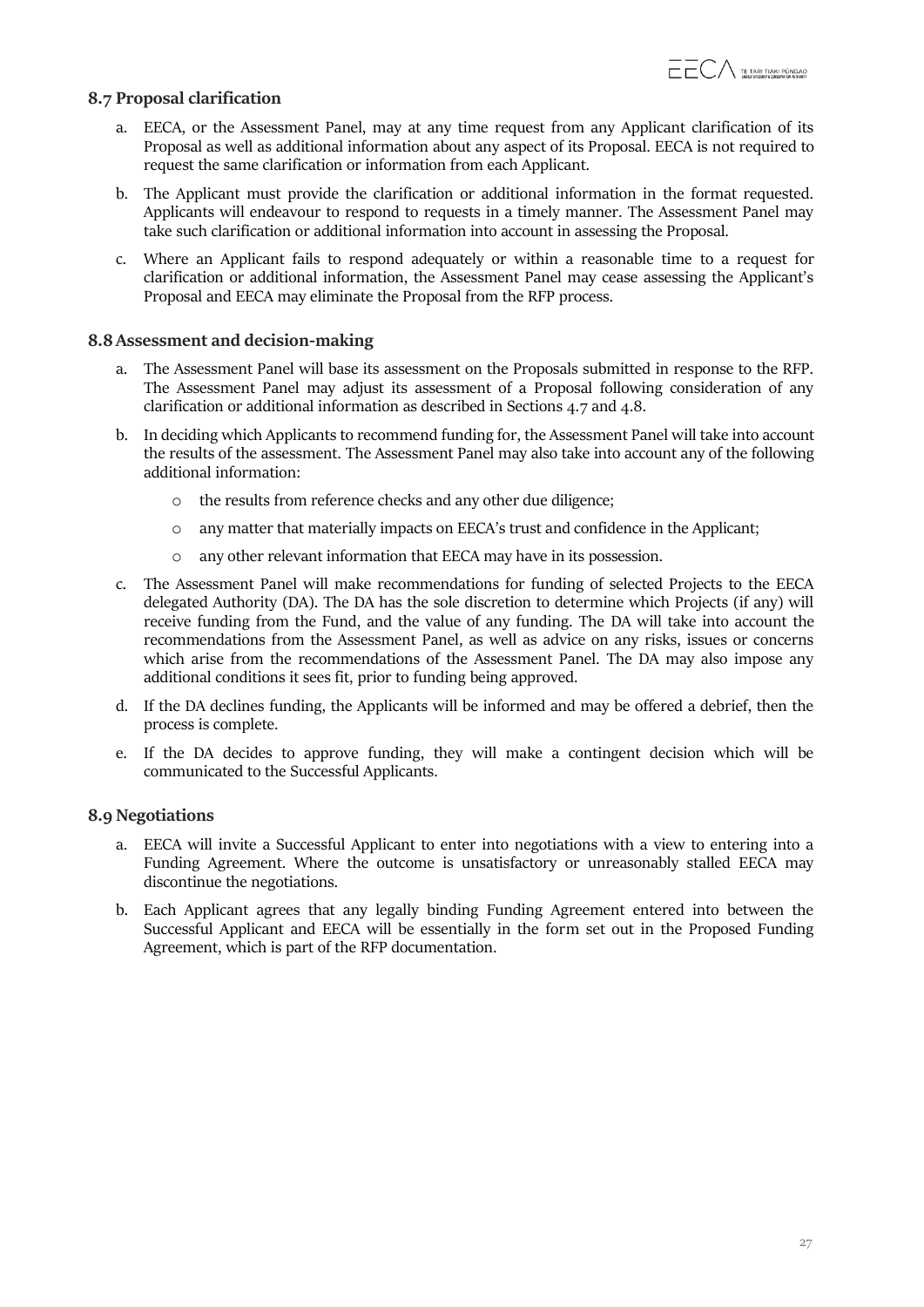## **8.10 Applicant's debrief**

- a. We encourage all Applicants to request and be provided with a debrief. Each Applicant will have 30 Business Days, from the date of when they were notified of the outcome of their Proposal, to request a debrief. When an Applicant requests a debrief, EECA will provide the debrief within 30 Business Days of the date of the request.
- b. The debrief may be provided by letter, email, phone or at a meeting. The debrief will:
	- o provide the reasons why the Proposal was or was not successful;
	- o explain how the Proposal performed against the minimum eligibility conditions and the assessment criteria;
	- o indicate the Proposal's relative strengths and weaknesses;
	- o explain, in general terms, the relative advantage/s of the successful Proposal/s;
	- o seek to address any concerns or questions from the Applicant;
	- o seek feedback from the Applicant on the RFP and the RFP process.

#### **8.11 Notification of outcome**

a. At any point, but no later than 30 Business Days after the DA has made decisions on which Proposals will be offered funding, EECA will inform all unsuccessful Applicants of the outcome regarding their Proposal.

#### **8.12 Issues and complaints**

- a. An Applicant may, in good faith, raise with EECA any issue or complaint about the RFP, or the RFP process at any time.
- b. EECA will consider and respond promptly and impartially to the Applicant's issue orcomplaint.
- c. Both EECA and the Applicant agree to act in good faith and use their best endeavours to resolve any issue or complaint that may arise in relation to the RFP.
- d. The fact that an Applicant has raised an issue or complaint will not be used by EECA to unfairly prejudice the Applicant's ongoing participation in the RFP process, or in any future funding rounds.

#### **Standard RFP conditions**

#### **8.13 EECA's Point of Contact**

- a. All enquiries regarding the RFP must be directed by email to EECA's Point of Contact. Applicants must not directly or indirectly approach any representative of EECA, or any other person, to solicit information concerning any aspect of the RFP.
- b. Only the Point of Contact, and any authorised person of EECA, are authorised to communicate with Applicants regarding any aspect of the RFP. EECA will not be bound by any statement made by any other person.
- c. EECA may change the Point of Contact at any time. EECA will notify any such change by posting a notice on its website.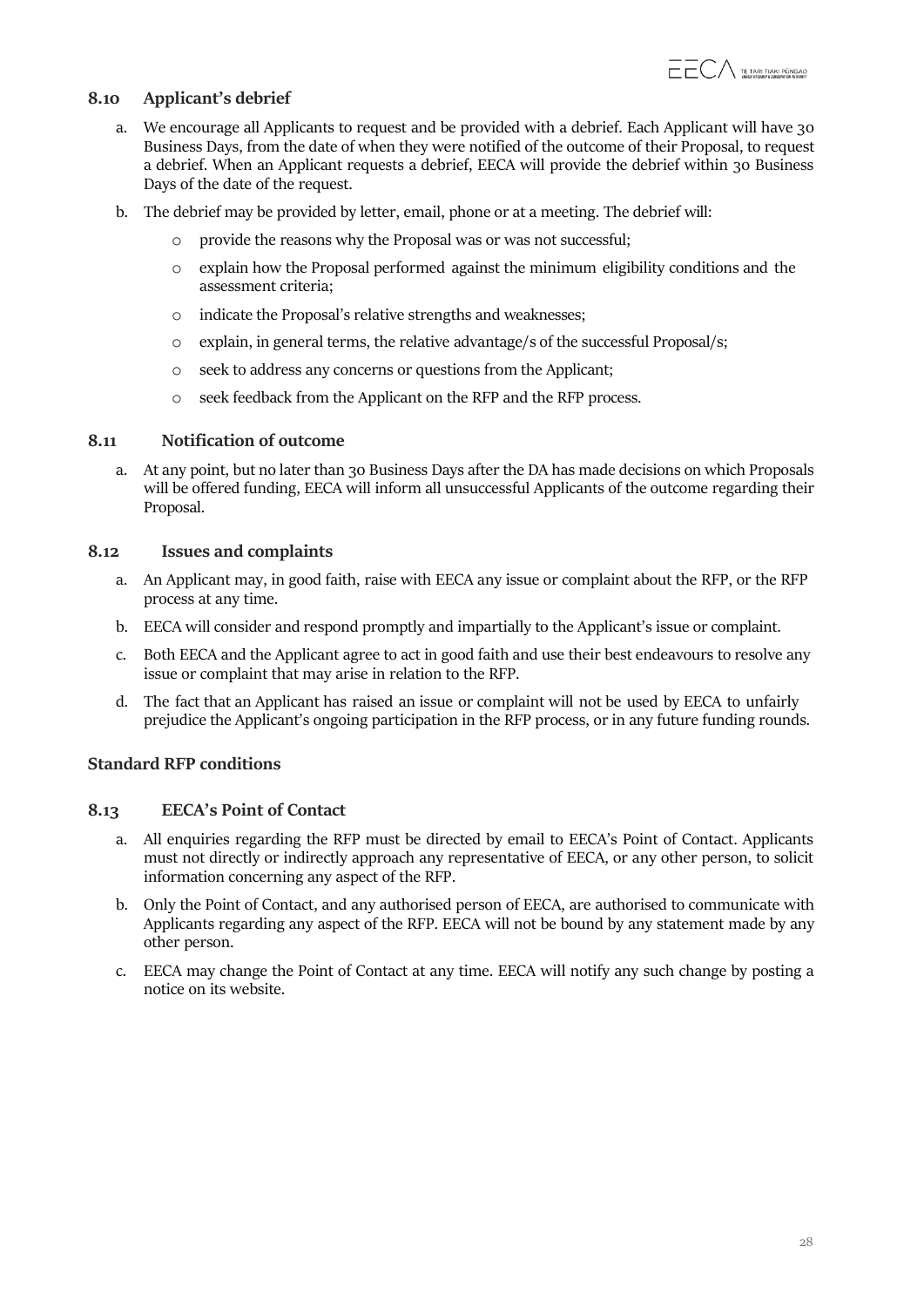d. Where an Applicant has an existing Funding Agreement with EECA then business-as-usual communications, for the purpose of managing delivery of that Funding Agreement, will continue using the usual contacts. Applicants must not use business-as-usual contacts to lobby EECA, solicit information or discuss aspects of the RFP.

### **8.14 Conflict of Interest**

a. Each Applicant must complete the Conflict of Interest declaration in the Response Form and must immediately inform EECA should a Conflict of Interest arise during the RFP process. A material Conflict of Interest may result in the Applicant being disqualified from participating further in the RFP.

### **8.15 Ethics**

- a. Applicants must not attempt to influence or provide any form of personal inducement, reward or benefit to any representative of EECA or the Assessment Panel in relation to the RFP.
- b. An Applicant who attempts to do anything prohibited by Sections 8.13 and 8.15 may be disqualified from participating further in the RFP process.
- c. EECA reserves the right to require additional declarations, or other evidence from an Applicant, or any other person, throughout the RFP process to ensure probity of the RFP process.

# **8.16 Anti-collusion and bid rigging**

- a. Applicants must not engage in collusive, deceptive or improper conduct in the preparation of their Proposals or other submissions or in any discussions or negotiations with EECA. Such behaviour will result in the Applicant being disqualified from participating further in the RFP process.
- b. EECA reserves the right, at its discretion, to report suspected collusive or anti-competitive conduct by Applicants to the appropriate authority and to give that authority all relevant information including any relevant Proposal.

#### **8.17 Confidential Information**

- a. EECA and the Applicant will each take reasonable steps to protect Confidential Information and, subject to Section 8.17(c) and without limiting any confidentiality undertaking agreed between them, will not disclose Confidential Information to a third party without the other's prior written consent.
- b. The Applicant acknowledges that EECA may disclose Confidential Information to any person who is directly involved in the RFP process on its behalf, such as officers, employees, consultants, contractors, professional advisors, Assessment Panel members, partners, principals or directors, for the purpose of measuring the effectiveness of the Fund.
- c. Applicants acknowledge that EECA's obligations under Section 8.17(a) are subject to requirements imposed by the Official Information Act 1982 (OIA), the Privacy Act 1993, parliamentary and constitutional convention and any other obligations imposed by law. EECA will not be in breach of its obligations if Confidential Information is disclosed by EECA to the appropriate authority because of suspected collusive behaviour. Where EECA receives an OIA request that relates to an Applicant's Confidential Information EECA will consult with the Applicant and may ask the Applicant to explain why the information is considered by the Applicant to be confidential or commercially sensitive.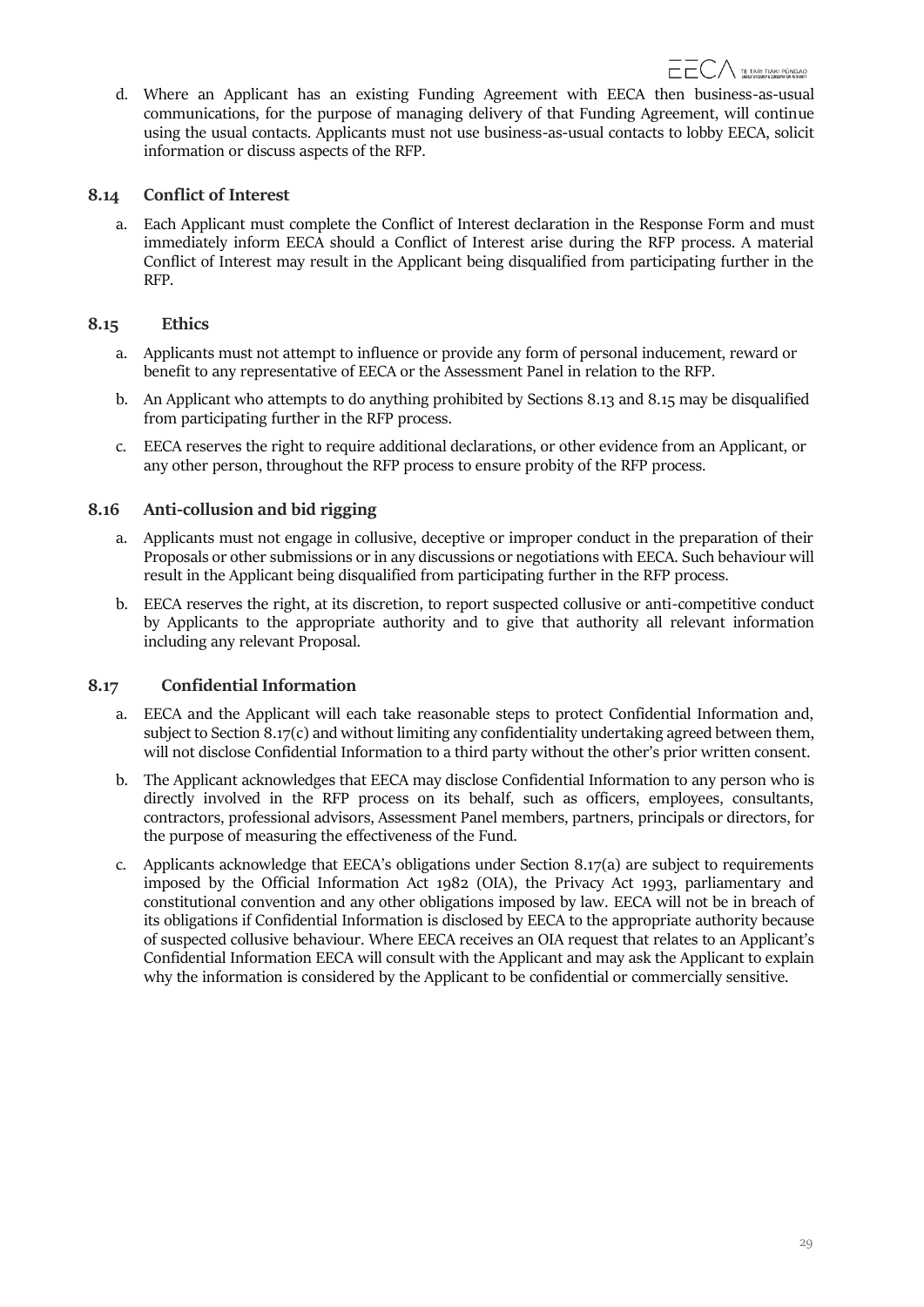# **8.18 Confidentiality of RFP information**

- a. For the duration of the RFP, to the date of the announcement of the Successful Applicant(s), or the end of the RFP process, the Applicant agrees to keep the RFP strictly confidential and not make any public statement to any third party in relation to any aspect of the RFP, the RFP process or the award of any Funding Agreement without EECA's prior written consent.
- b. An Applicant may disclose RFP information but only for the purpose of participating in the RFP. The Applicant must take reasonable steps to ensure that such recipients do not disclose Confidential Information to any other person or use Confidential Information for any purpose other than responding to the RFP.

#### **8.19 Costs of participating in the RFP process**

a. Each Applicant will meet its own costs associated with the preparation and presentation of its Proposal and any negotiations.

#### **8.20 Ownership of documents**

- a. The RFP and its contents remain the property of EECA. All Intellectual Property rights in the RFP remain the property of EECA or its licensors. EECA may request the immediate return or destruction of any or all RFP documents and any copies. Applicants must comply with any such request in a timely manner.
- b. All documents forming the Proposal will, when delivered to EECA, become the property of EECA. Proposals will not be returned to Applicants at the end of the RFP process.
- c. Ownership of Intellectual Property rights in the Proposal remain the property of the Applicant or its licensors. However, the Applicant grants to EECA a non-exclusive, non-transferable, perpetual licence to retain, use, copy and disclose information contained in the Proposal for any purpose related to the RFP process.

#### **8.21 No binding legal relations**

- a. Neither the RFP, nor the RFP process, creates a process contract or any legal relationship between EECA and any Applicant, except in respect of:
	- o the Applicant's declaration in its Proposal;
	- o the Proposal Validity Period;
	- o the Applicant's statements, representations and/or warranties in its Proposal and in its correspondence and negotiations with EECA;
	- $\circ$  the Assessment approach to be used by EECA to assess Proposals as set out in Section 4 and in the RFP-Terms (as varied by Section 1.7, if applicable);
	- o the standard RFP conditions set out in Sections 8.13 to 8.26;
	- o any other matters expressly described as binding obligations in Section 1.
- b. Each exception in Section 8.21(a) is subject only to EECA's reserved rights in Section 8.23.
- c. Except for the legal obligations set out in Section 8.21(a) no legal relationship is formed between EECA and any Applicant unless and until a Funding Agreement is entered into between those parties.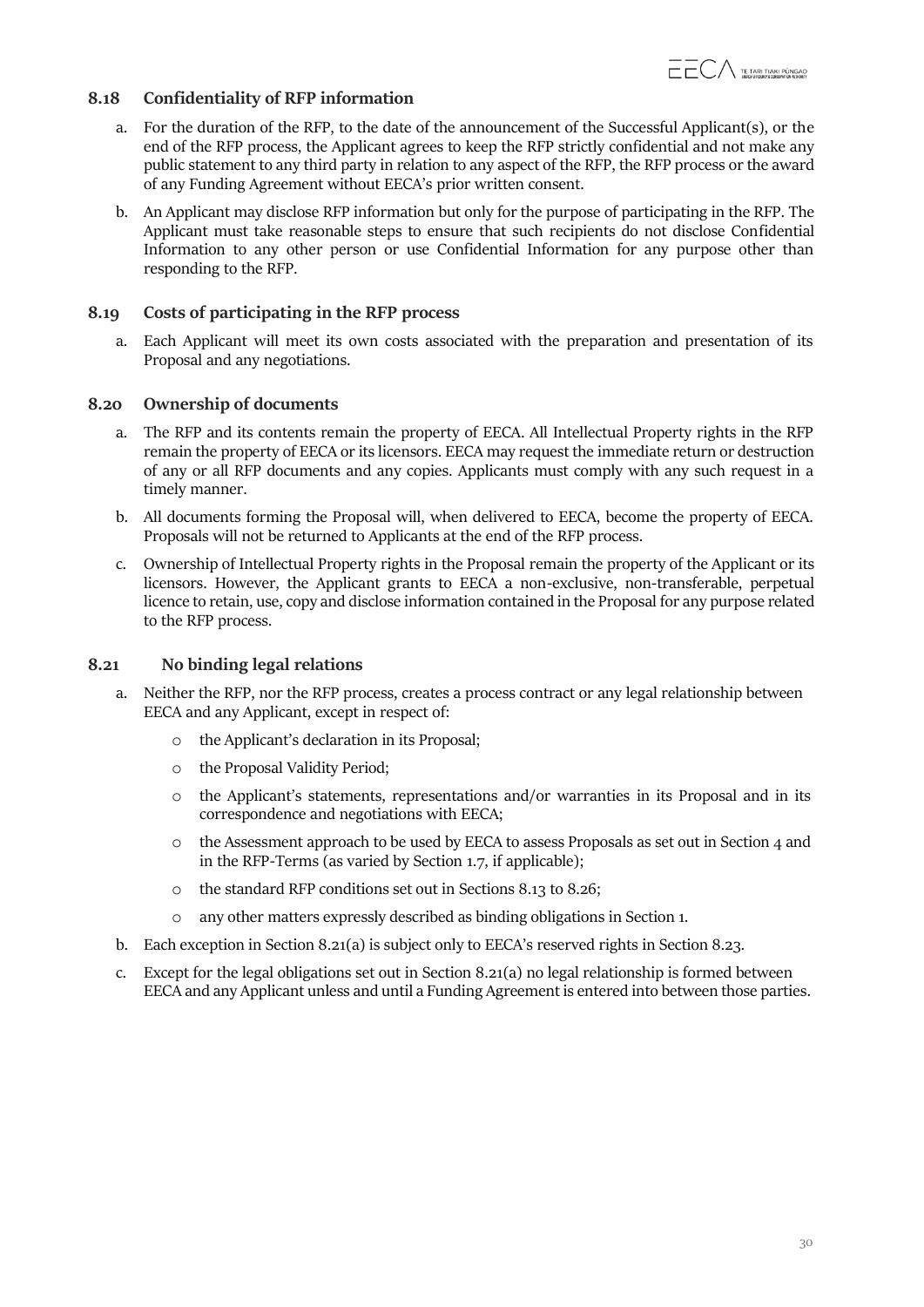# **8.22 Elimination**

- a. EECA may exclude an Applicant from participating in the RFP if EECA has evidence of any of the following, and is considered by EECA to be material to the RFP:
	- o the Applicant has failed to provide all information requested, or in the correct format, or materially breached a term or condition of the RFP;
	- o the Proposal contains a material error, omission or inaccuracy;
	- o the Applicant is in bankruptcy, receivership or liquidation;
	- o the Applicant has made a false declaration;
	- o there is a serious performance issue in a historic or current Funding Agreement delivered by the Applicant;
	- o the Applicant has been convicted of a serious crime or offence;
	- o there is professional misconduct or an act or omission on the part of the Applicant which adversely reflects on the integrity of the Applicant;
	- o the Applicant has failed to pay taxes, duties or other levies;
	- o the Applicant represents a threat to national security or the confidentiality of sensitive Government information;
	- o the Applicant is a person or organisation designated as a terrorist by New Zealand Police.

#### **8.23 EECA's additional rights**

- a. Despite any other provision in the RFP EECA may, on giving due notice to Applicants:
	- o amend, suspend, cancel and/or re-issue the RFP, or any part of the RFP;
	- $\circ$  make any material change to the RFP on the condition that Applicants are given a reasonable time within which to respond to the change.
- b. Despite any other provision in the RFP EECA may:
	- o accept a late Proposal if it is EECA's fault that it is received late;
	- o in exceptional circumstances, accept a late Proposal where it considers that there is no material prejudice to other Applicants. EECA will not accept a late Proposal if it considers that there is risk of collusion on the part of an Applicant;
	- $\circ$  in exceptional circumstances, answer a question submitted after the Deadline for Questions;
	- o accept or reject any Proposal, or part of a Proposal;
	- o accept or reject any non-compliant, non-conforming or alternative Proposal;
	- o decide not to enter into a Funding Agreement with any Successful Applicant;
	- o liaise or negotiate with any Applicant without disclosing this to any other Applicant;
	- o provide or withhold from any Applicant information in relation to any question arising in relation to the RFP. Information will usually only be withheld if it is deemed unnecessary, is commercially sensitive to an Applicant, is inappropriate to supply at the time of the request or cannot be released for legal reasons;
	- o amend the Proposed Funding Agreement at any time, including during negotiations with an Applicant;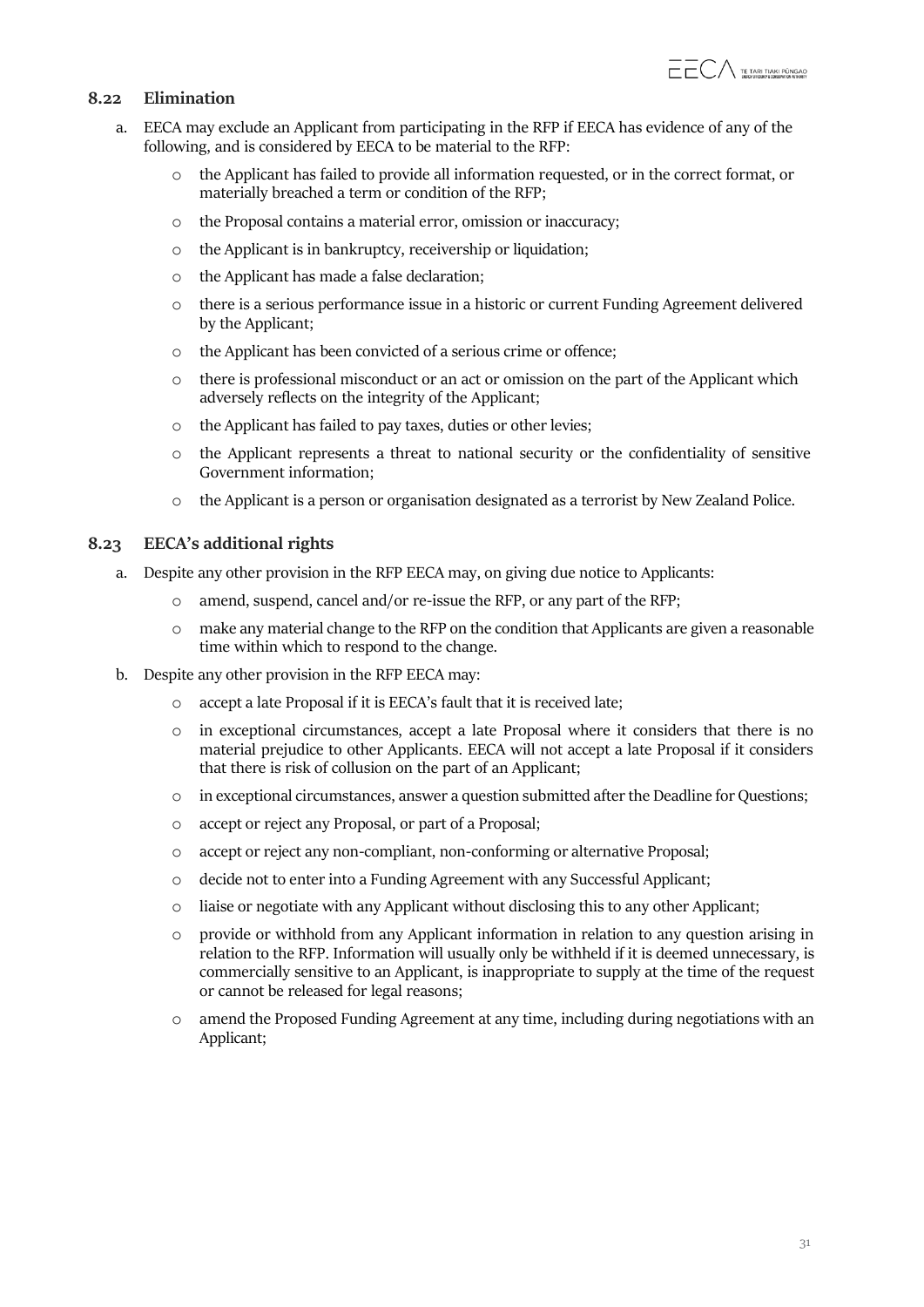- o waive irregularities or requirements in or during the RFP process where it considers it appropriate and reasonable to do so;
- o decline to consider an Applicant's Proposal, if in EECA's opinion, awarding the funding to the Applicant may affect New Zealand's ability to comply with its international obligations including (and not limited to) treaties and international law.
- c. EECA may request that an Applicant agrees to EECA:
	- selecting any individual element/s of the Project that is offered in a Proposal and capable of being delivered separately, unless the Proposal specifically states that the Proposal, or elements of the Proposal, are to be taken collectively;
	- o selecting two or more Applicants to deliver a Project as a joint venture or consortium.

#### **8.24 New Zealand law**

a. The laws of New Zealand shall govern the RFP and each Applicant agrees to submit to the exclusive jurisdiction of the New Zealand courts in respect of any dispute concerning the RFP or the RFP process.

#### **8.25 Disclaimer**

- a. EECA will not be liable in contract, tort, equity, or in any other way whatsoever for any direct or indirect damage, loss or cost incurred by any Applicant or any other person in respect of the RFP process.
- b. Nothing contained or implied in the RFP, or RFP process, or any other communication by EECA to any Applicant shall be construed as legal, financial or other advice. EECA has endeavoured to ensure the integrity of such information. However, it has not been independently verified and may not be updated.
- c. To the extent that liability cannot be excluded, the maximum aggregate liability of EECA, its agents and advisors is \$1.

#### **8.26 Precedence**

- a. Any conflict or inconsistency in the RFP shall be resolved by giving precedence in the following descending order:
	- o Section 1.7;
	- o Section 8 (RFP-Terms);
	- o all other sections of this RFP document;
	- o any additional information or document provided by EECA to Applicants through EECA's Point of Contact.
- b. If there is any conflict or inconsistency between information or documents having the same level of precedence, the later information or document will prevail.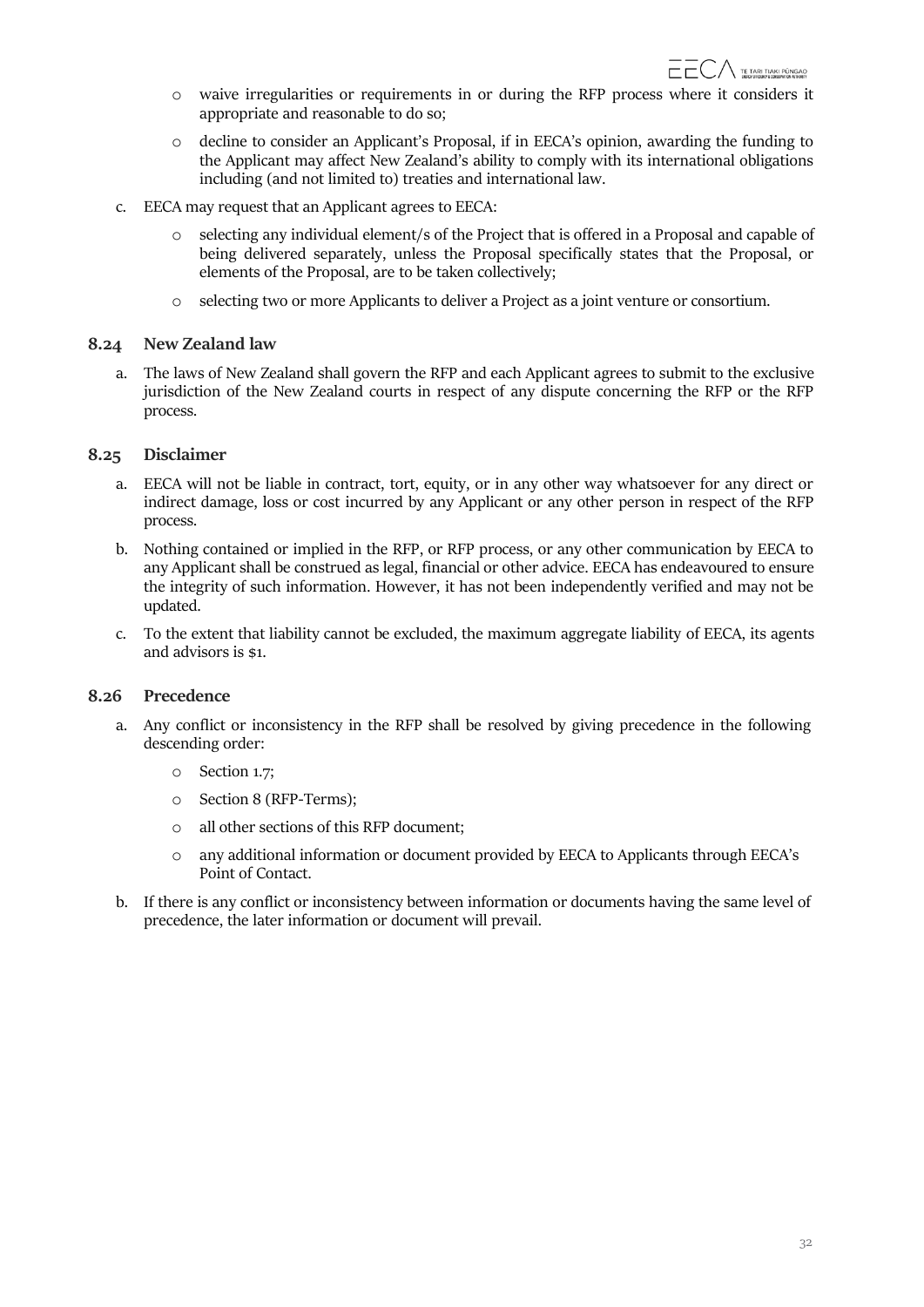# <span id="page-32-0"></span>Section 9 Glossary of Terms

| <b>Term</b>                         | Description                                                                                                                                                                                                                                                                                                                                                                                                                                                                                                                                                              |  |  |  |  |
|-------------------------------------|--------------------------------------------------------------------------------------------------------------------------------------------------------------------------------------------------------------------------------------------------------------------------------------------------------------------------------------------------------------------------------------------------------------------------------------------------------------------------------------------------------------------------------------------------------------------------|--|--|--|--|
| <b>Applicant</b>                    | The eligible legal entity (or group of entities), which has submitted<br>or is in the process of submitting a Proposal to the LETF for one<br>or more Projects.                                                                                                                                                                                                                                                                                                                                                                                                          |  |  |  |  |
| <b>Assessment Panel (the Panel)</b> | An advisory panel, comprising persons with relevant experience.<br>The Panel assesses Proposals for LETF investment, and makes<br>recommendations to the EECA Delegated Authority on which<br>Proposals should receive LETF funding.                                                                                                                                                                                                                                                                                                                                     |  |  |  |  |
| <b>Business Day</b>                 | Any week day in New Zealand, excluding Saturdays, Sundays,<br>New Zealand (national) public holidays and all days from Boxing<br>Day up to and including the day after New Year's Day.                                                                                                                                                                                                                                                                                                                                                                                   |  |  |  |  |
| <b>Confidential Information</b>     | Information that:<br>(a) is by its nature confidential;<br>(b) is marked by either EECA or an Applicant as 'confidential',<br>'commercially sensitive', 'sensitive', 'in confidence', 'top<br>secret', 'secret', classified' and/or 'restricted';<br>is provided by EECA, an Applicant, or a third party in<br>(c)<br>confidence;<br>(d) EECA or an Applicant knows, or ought to know, is<br>confidential.<br>Confidential information does not cover information that is in the<br>public domain through no fault of either EECA or an Applicant.                       |  |  |  |  |
| <b>Conflict of Interest</b>         | A Conflict of Interest arises if an Applicant's personal or business<br>interests or obligations do, could, or be perceived to, conflict with<br>its obligations to the Buyer under the RFP. It means that the<br>Applicant's independence, objectivity or impartiality can be called<br>into question. A Conflict of Interest may be:<br>(a) actual: where the conflict currently exists;<br>(b) potential: where the conflict is about to happen or could<br>happen, or;<br>perceived: where other people may reasonably think that a<br>(c)<br>person is compromised. |  |  |  |  |
| <b>Deadline for Proposals</b>       | The deadline that Proposals are to be submitted by the Applicant.                                                                                                                                                                                                                                                                                                                                                                                                                                                                                                        |  |  |  |  |
| <b>Delegated Authority</b>          | The party within EECA's approval hierarchy with sole discretion<br>to determine which Projects (if any) will receive funding from the<br>Fund, and the value of any funding.                                                                                                                                                                                                                                                                                                                                                                                             |  |  |  |  |
| <b>Funding Agreement</b>            | The written agreement entered into by EECA and each Successful<br>Applicant for the delivery of the Project(s).                                                                                                                                                                                                                                                                                                                                                                                                                                                          |  |  |  |  |
| <b>GST</b>                          | The goods and services tax payable in accordance with the New<br>Zealand Goods and Services Tax Act 1985.                                                                                                                                                                                                                                                                                                                                                                                                                                                                |  |  |  |  |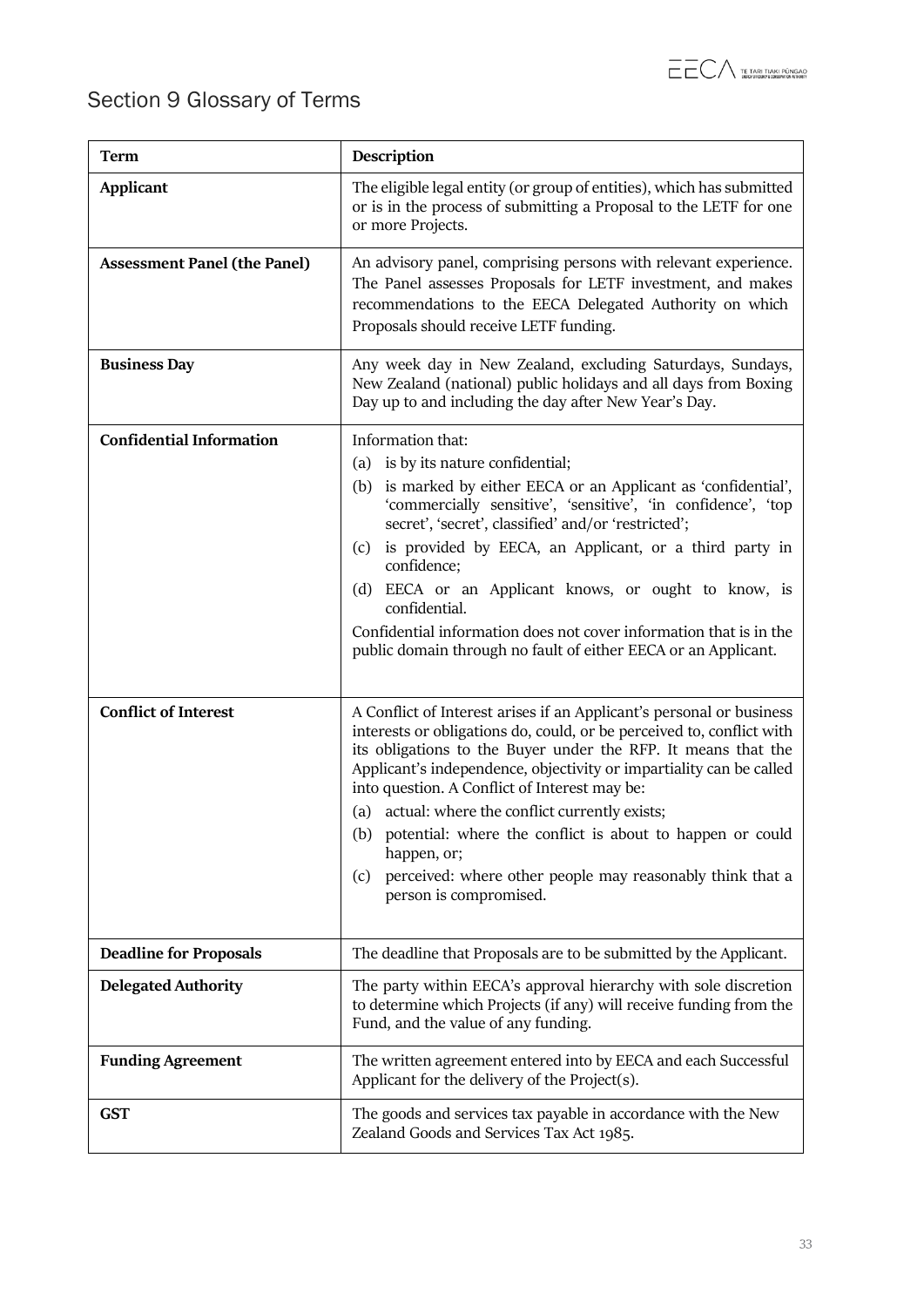| <b>Term</b>                           | Description                                                                                                                                                                                                                                                                         |  |  |  |  |  |
|---------------------------------------|-------------------------------------------------------------------------------------------------------------------------------------------------------------------------------------------------------------------------------------------------------------------------------------|--|--|--|--|--|
| <b>Intellectual Property</b>          | All intellectual property rights and interests, including copyright,<br>trademarks, designs, patents and other proprietary rights,<br>recognised or protected by law.                                                                                                               |  |  |  |  |  |
| <b>ICE</b>                            | Internal combustion engine.                                                                                                                                                                                                                                                         |  |  |  |  |  |
| <b>LEV</b>                            | Low Emission Vehicle.                                                                                                                                                                                                                                                               |  |  |  |  |  |
| <b>Non-Public Service Departments</b> | defined<br>the<br>State<br>Services<br>As<br>by<br>Commission,<br>see<br>https://ssc.govt.nz/assets/A-Guide-to-New-Zealands-State-<br>Sector-Agencies.pdf                                                                                                                           |  |  |  |  |  |
| <b>Point of Contact</b>               | EECA and each Applicant are required to appoint a Point of<br>Contact. This is the channel to be used for all communications<br>during the RFP process. EECA's Point of Contact is identified in<br>Section 1.3. The Applicant's Point of Contact is identified in its<br>Proposal. |  |  |  |  |  |
| Proposal                              | The response a Respondent submits in reply to the RFP. It<br>comprises the Response Form, the Respondent's bid, financial and<br>pricing information and all other information submitted by a<br>Respondent.                                                                        |  |  |  |  |  |
| Project                               | A description of a Project which the Proposal has been submitted<br>for. This encompasses all activities, steps, tasks or elements for<br>which an Applicant is seeking LETF funding.                                                                                               |  |  |  |  |  |
| <b>Proposal Validity Period</b>       | The period of time when a Proposal is held open by the Applicant<br>for acceptance by EECA.                                                                                                                                                                                         |  |  |  |  |  |
| <b>Proposed Funding Agreement</b>     | The Funding Agreement terms and conditions proposed by EECA<br>for the delivery of the Project as described or referred to in Section<br>6.                                                                                                                                         |  |  |  |  |  |
| <b>Public Service Departments</b>     | defined<br>Services<br>by<br>the<br>State<br>Commission,<br>As<br>see<br>https://ssc.govt.nz/assets/A-Guide-to-New-Zealands-State-<br>Sector-Agencies.pdf                                                                                                                           |  |  |  |  |  |
| Recipient                             | The Successful Applicant that enters into a Funding Agreement<br>with EECA.                                                                                                                                                                                                         |  |  |  |  |  |
| <b>RFP</b>                            | Means the Request for Proposals; The RFP comprises this RFP<br>document, the Response Form, the Proposed Funding Agreement<br>and any other information provided through EECA's Point of<br>Contact or the EECA website.                                                            |  |  |  |  |  |
| <b>Response Form</b>                  | The form and declaration prescribed by EECA and used by the<br>Applicant to respond to the RFP.                                                                                                                                                                                     |  |  |  |  |  |
| <b>Statutory Crown Entities</b>       | defined<br>Services<br>the<br>State<br>Commission,<br>As<br>by<br>see<br>https://ssc.govt.nz/assets/A-Guide-to-New-Zealands-State-<br>Sector-Agencies.pdf                                                                                                                           |  |  |  |  |  |
| <b>Successful Applicant</b>           | An Applicant whose Proposal is determined by the EECA<br>Delegated Authority to conditionally receive funding.                                                                                                                                                                      |  |  |  |  |  |